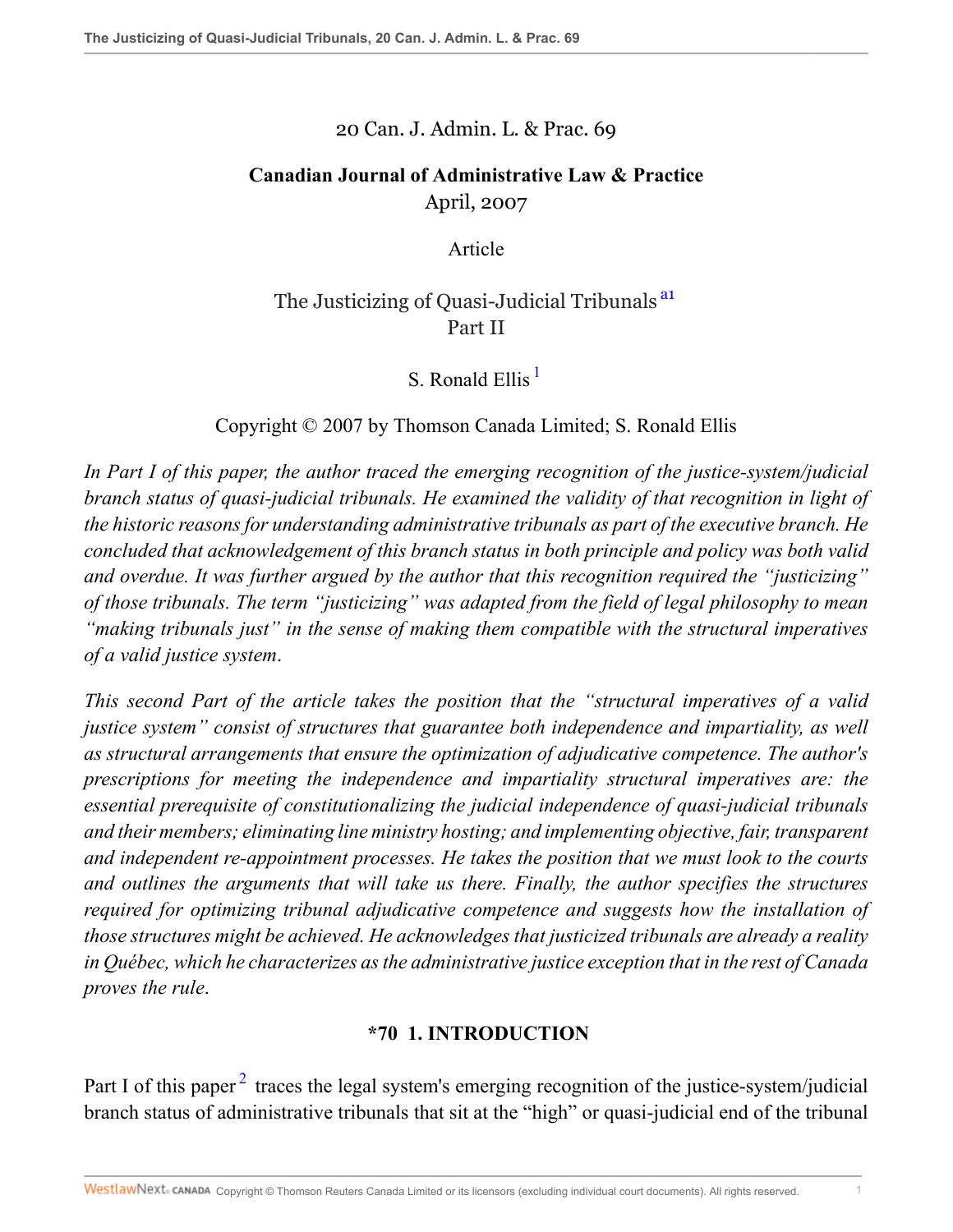<span id="page-1-0"></span>spectrum;  $3$  examines the validity of that recognition particularly in light of the historic reasons for considering them to be regulatory agencies and part of the executive branch; and concludes that, in terms of both principle and policy, acknowledgement of the justice-system/judicial branch status of quasi-judicial tribunals is both implicitly valid and long overdue. Part I leaves the systemic implications of that acknowledgement to be dealt with in Part II.

This is Part II, and this part of the paper supposes that the emerging view of the justice-system status of quasi-judicial administrative tribunals outlined and examined in Part I will become the orthodox legal **\*71** view; that in due course it will be regarded as settled law that quasi-judicial tribunals are instruments of justice, not regulatory agencies, and part of the judicial branch of government, not the executive branch. Part II deals with the necessary implications of that supposition and argues that the principal implication is that, in keeping with their justice-system/judicial branch status, quasi-judicial tribunals must be *justicized.*

<span id="page-1-1"></span>As explained in Part I, the word "*justicize*" comes from the literature of legal philosophy where it means "to make just" in the sense of making something compatible with the principles of a theory of justice that one considers valid.<sup>[4](#page-22-4)</sup> In this paper -- Parts I and II -- the word is used by the author to mean "to make quasi-judicial tribunals 'just' by making them structurally compatible with the structural imperatives of a valid justice system".

Part II first identifies the structural imperatives of a justice system with which, the author argues, quasi-judicial tribunals must conform. It then describes the reforms that a *justicizing* program would require in light of those imperatives, and the various mechanisms through which one may expect to see those reforms emerge.

### **2.** *JUSTICIZING* **NOT TO BE CONFUSED WITH "JUDICIALIZING"**

Fundamental to the author's *justicizing* concept is the point that "*justicizing*" is *not* "judicializing" nor does it lead, nor should it be allowed to lead, to judicializing. While quasi-judicial administrative tribunals are components of our justice system -- of, the author would suggest, the "administrative-justice *tier"* of the justice system -- they are not the same as courts, nor, if their unique value to the administrative regime is to be realized, can they be allowed to imitate courts. It is true that their adjudicative function is virtually identical to the adjudicative function of inferior courts; that is what makes them part of the justice system. However, they have a number of important practical advantages over courts that must be preserved.

These advantages include the statutory monopoly they have on the determination of all rights disputes arising within a narrowly focused jurisdiction defined by a particular statutory enterprise. That monopoly allows them to develop a high degree of expertise in the handling of those disputes and gives them an institutional, decision experience that is deeper, richer, and more current than is typically found in the ordinary **\*72** courts. Other obvious advantages are the deference with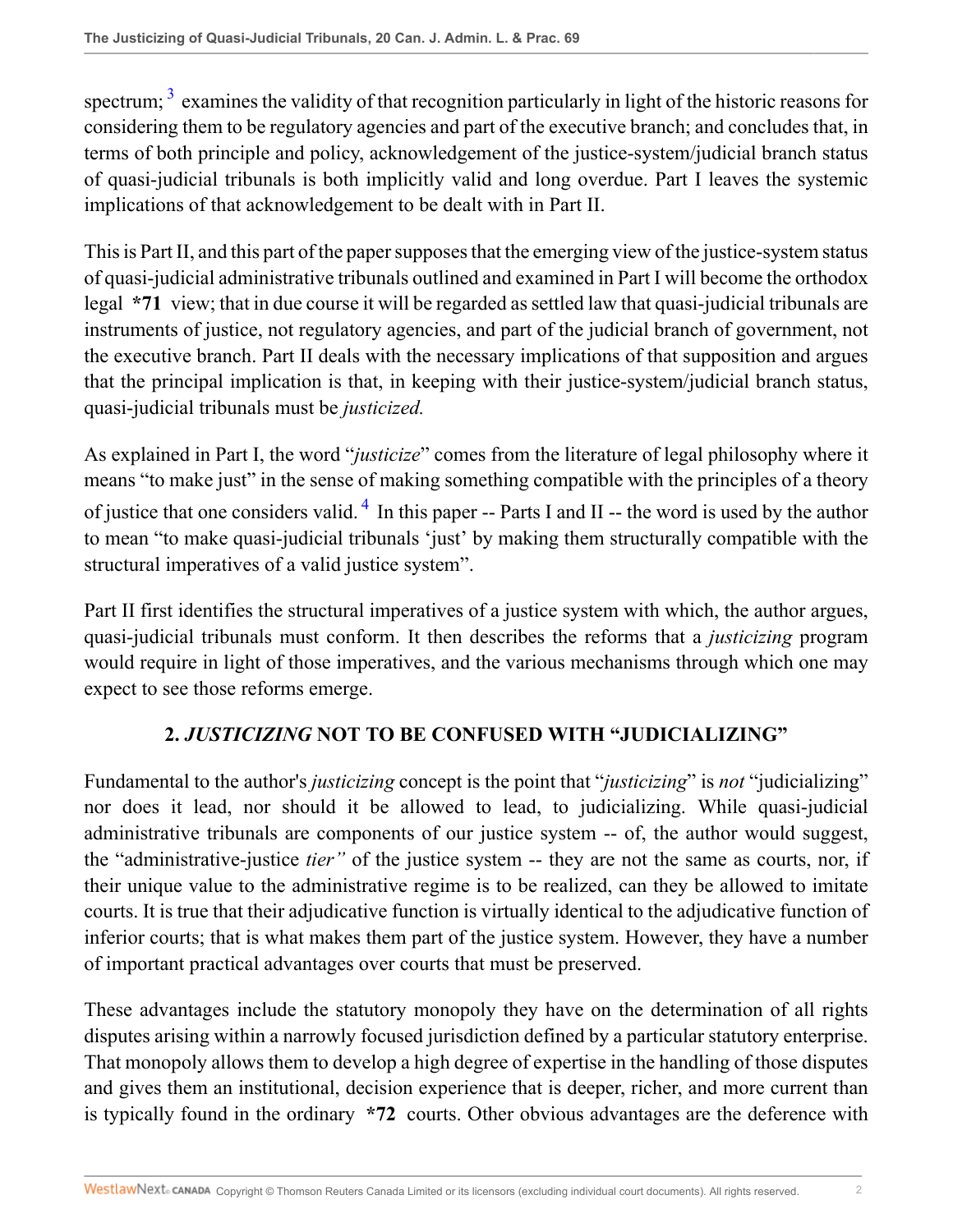<span id="page-2-0"></span>which modern courts treat tribunal decisions, and, perhaps most importantly, a tribunal's unique *adaptability*. The literature does not often stress the latter point, but the freedom of tribunals from the constraints of the *stare decisis* doctrine, their typical power to reconsider their own decisions, their right to be wrong and, moreover, to issue conflicting decisions,  $\frac{1}{2}$  all of these combine to create a capacity for constructive, measured, institutional responsiveness to the tribunal's continuous, highly focused, decision experience -- a responsiveness that cannot be found in comparable measure in the courts.

If the promise inherent in these unique advantages is to be realized -- and if the special institutional responsibilities implicit in a quasi-judicial tribunal's judicial monopoly are to be met -- quasijudicial tribunals must be seen to have a *corporate* responsibility not only for the quality of their members' decisions but also for *what* those members decide. This is not to say that a tribunal may dictate a tribunal member's decision or interfere with his or her adjudicative autonomy. It is to say, however, that quasi-judicial tribunals have corporate interests in the decision-making of its members that are both legitimate and pressing -- corporate interests of which, in their decisionmaking, those members must take reasonable account. It is the existence of these corporate interests in the tribunal's decisions that requires that the decisions of the members of quasi-judicial tribunals be *institutionalized*. [6](#page-22-6)

<span id="page-2-1"></span>Accordingly, the corporate architecture and methodology of quasi-judicial tribunals must not only support a decision-making process **\*73** that is efficient and fair but must also inculcate a tribunal culture that supports the institutionalizing of the tribunal's decisions.

<span id="page-2-2"></span>*Justicizing*, as the author uses the term, does not interfere with any of that. It is not, for instance, concerned with the requirements of *gravitas*<sup>[7](#page-23-0)</sup> - with the impressive physical settings and regalia, rigid formality of process and procedure (the constraining doctrines of *stare decisis* and *functus officio*, for example), and lofty status for judges -- that courts need but tribunals do not. Neither does it involve life tenure appointments of tribunal members. In fact, in the writer's view, the institutionalizing of a tribunal's decisions is contingent on maintaining short, fixed term, renewable appointments. It is the requirement of a periodic re-appointment, that holds members accountable -- to the tribunal -- for meeting the tribunal's institutional standards of quality and performance and complying with the tribunal's institutional, hearing and decision-making strategies and tactics. <sup>[8](#page-23-1)</sup> *Justicizing* is also not concerned with the design of in-hearing processes or procedures. The latter are sufficiently protected by established principles of natural justice and procedural fairness. *Justicizing* is concerned only with what is required to bring quasi-judicial tribunals into line with a justice system's *structural* imperatives.

# <span id="page-2-3"></span>**3. QUASI-JUDICIAL TRIBUNALS -- HOW MANY ARE THERE?**

To understand the societal, justice system significance of *justicizing* quasi-judicial tribunals (or, conversely, of failing to *justicize* those tribunals), it is important to appreciate the high proportion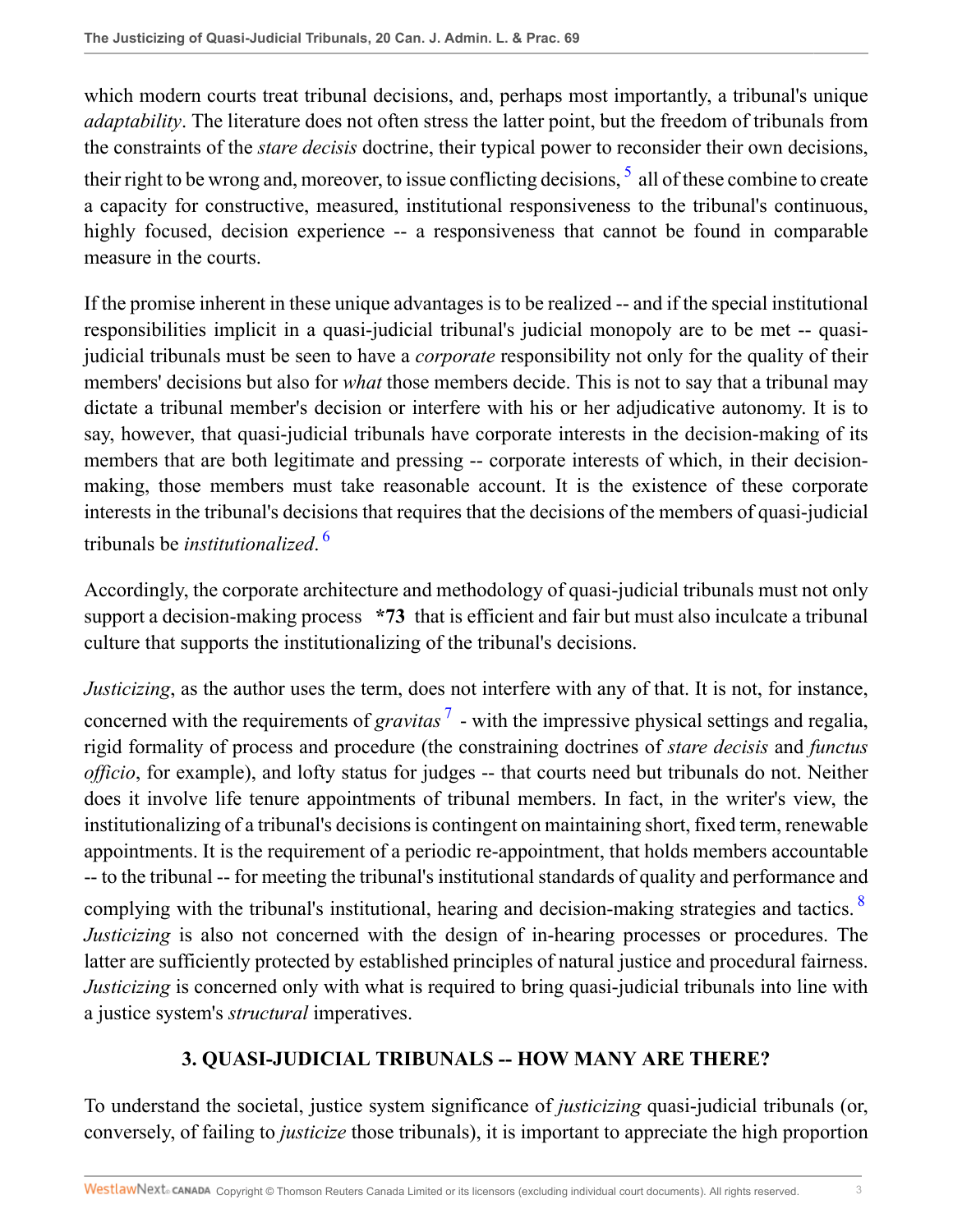of administrative tribunals that fall within the quasi-judicial category. While it is not within the scope of this paper to calculate the actual number of quasi-judicial tribunals (at the margins, there will be debates about which tribunals qualify), there can be no doubt the number is a large one.

Perhaps, this would be a good place to remind readers of what the author means when he speaks of "quasi-judicial" tribunals. These are the tribunals that match the adjudicative attributes of the *Canadian Human Rights Tribunal* as described by the Supreme Court of Canada in *Bell*, which is to say: "tribunals whose function is exclusively or predominantly the authoritative adjudication of *justiciable* disputes about *existing*, statutory **\*74** legal rights or regulations and who are not "involved in crafting policy". <sup>[9](#page-23-2)</sup> The latter qualifying feature has also been described by the Québec Court of Appeal in terms of a tribunal not having "a social or economic mission". <sup>[10](#page-23-3)</sup>

<span id="page-3-1"></span><span id="page-3-0"></span>The administrative law literature sometimes leaves the impression that quasi-judicial tribunals are minor anomalies in an administrative landscape littered with regulatory tribunals. However, if one compares the attributes of the quasi-judicial tribunal, as described by the Supreme Court of Canada in *Bell,* with the attributes of particular administrative tribunals, perhaps especially with provincial administrative tribunals, one will find that a significant proportion -- indeed, perhaps a majority -- will prove to be a fit.

<span id="page-3-2"></span>A contemporary indicator of the proportion of tribunals that are likely to be found to fall within the quasi-judicial category is the current Ontario Ministry of Government Services classification of tribunals.<sup>[11](#page-23-4)</sup> Amongst the 61 "regulatory and adjudicative" Ontario agencies the Ministry classifies, nearly 70 per cent are classified as "adjudicative" and *not* as "regulatory". [12](#page-23-5) In Ontario, the tribunals that may be seen to fall most clearly within the quasi-judicial category include, to mention only the most obvious:

<span id="page-3-3"></span>• the Criminal Injuries Compensation Board,

**\*75** • the Custody Review Board,

• the Financial Services Commission (whose functions include the adjudication of personal injury automobile insurance claims, and the adjudication of pension appeals),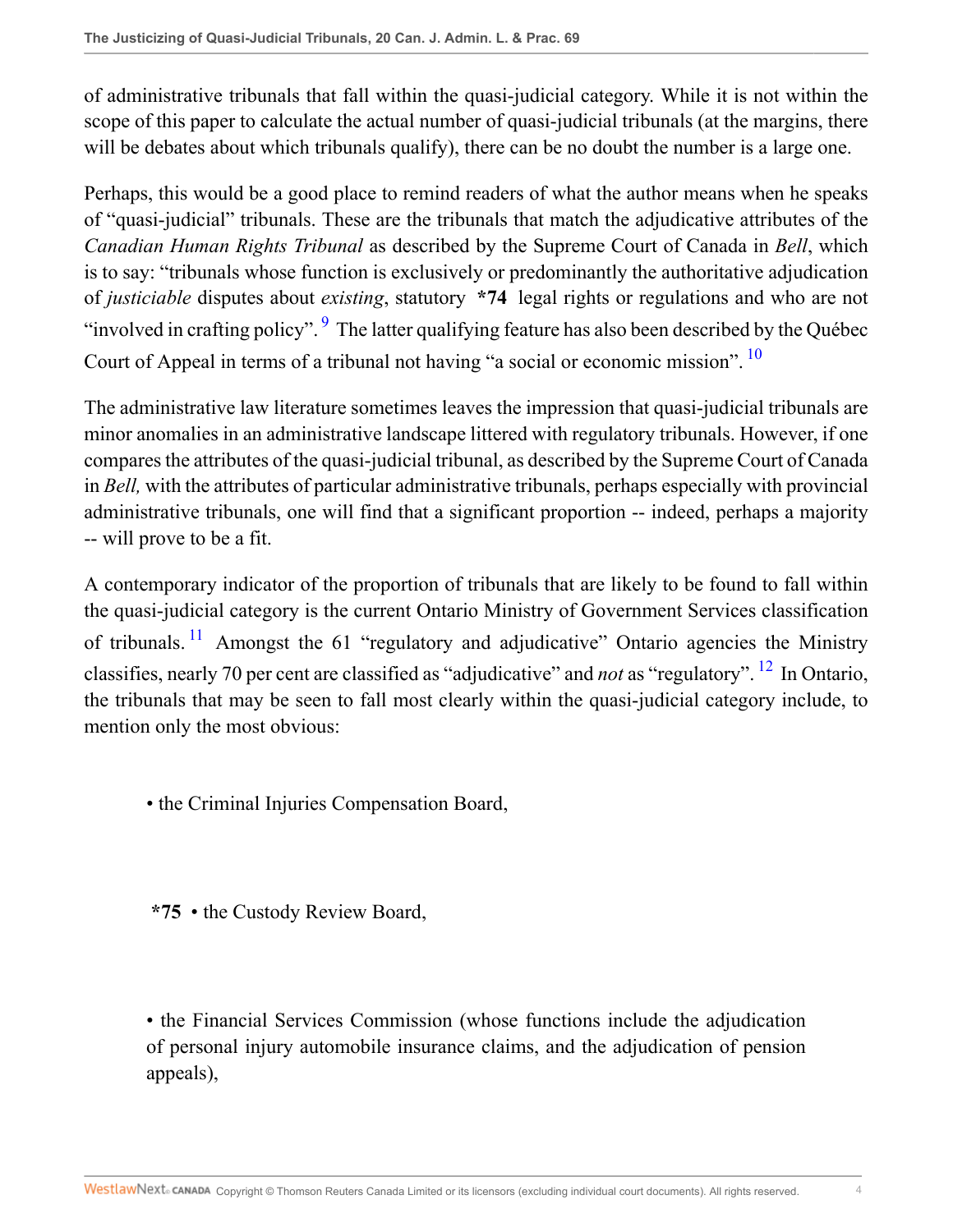- the Human Rights Tribunal,
- <span id="page-4-0"></span>• the Labour Relations Board, <sup>[13](#page-23-6)</sup>
- the Pay Equity Tribunal,
- the Public Service Grievance Board,
- the Rental Housing Tribunal,
- the Social Benefits Tribunal, and
- the Workplace Safety and Insurance Appeals Tribunal

### **4. THE STRUCTURAL IMPERATIVES OF A JUSTICE SYSTEM**

The essential first step in a *justicizing* program is the identification of the structural imperatives with which quasi-judicial tribunals must be made to conform if they are to be "made just". The author argues that there are two categories of justice system structural imperatives that pertain *innately* to any quasi-judicial administrative tribunal. These are: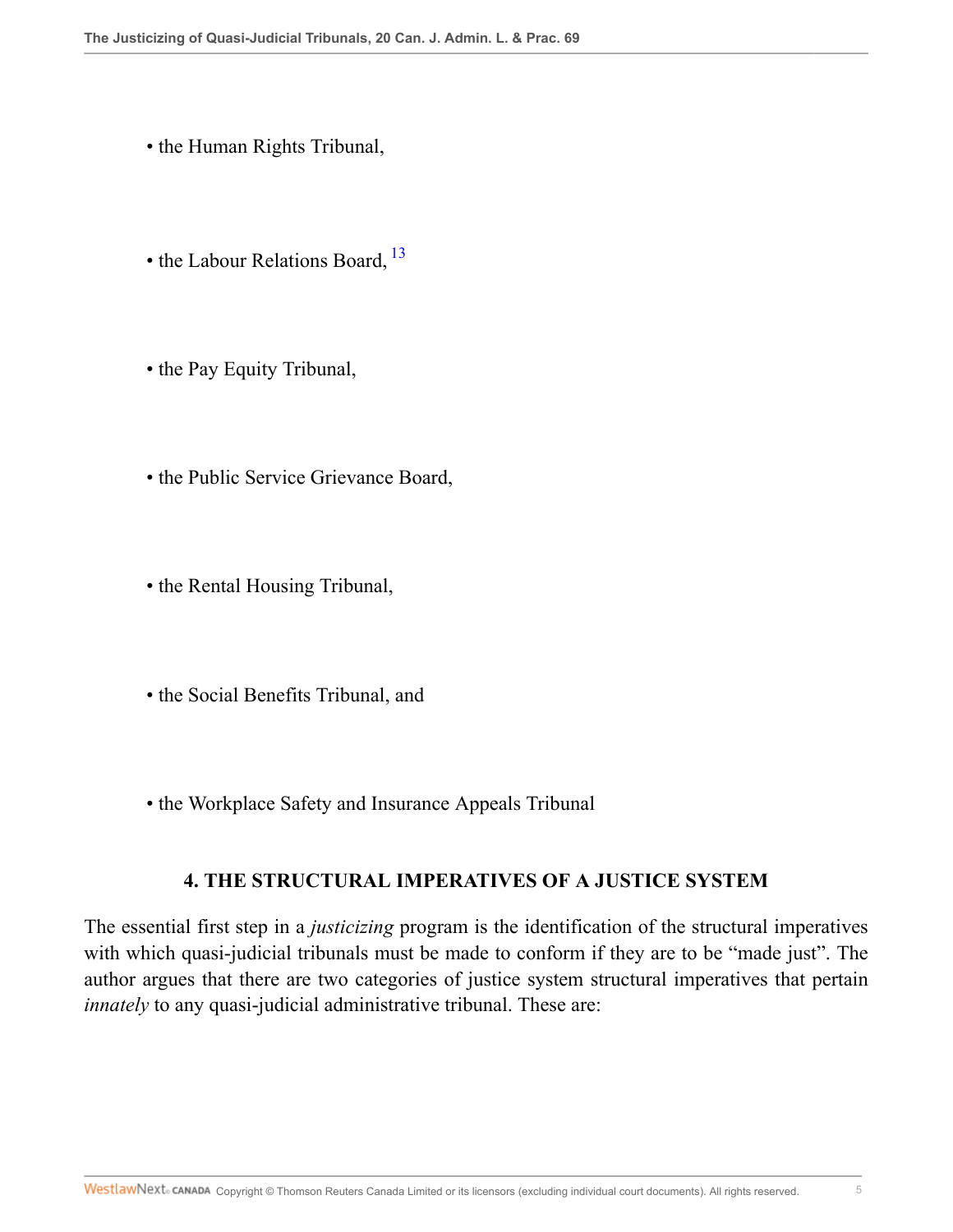<span id="page-5-0"></span>1. Structural guarantees of judicial independence -- *individual* independence of each of the tribunal's members, and *institutional* independence of the tribunal itself -- all as defined by the *Valente* Principles; and [14](#page-23-7)

2. Structural arrangements for ensuring "*optimum* adjudicative competence".

<span id="page-5-1"></span>**\*76** The components of individual and institutional judicial independence are, for the most part, now well understood. They are: security of tenure, financial security and administrative independence.  $15$  But the second structural imperative posited here  $-$ - the structural arrangements required to ensure *optimum* adjudicative *competence* -- is an imperative which is seldom mentioned -- never in the jurisprudence and rarely in the literature. Two exceptions, as far as the literature is concerned, are the following observations by Professor Philip Bryden (in his case comment on the B.C. Court of Appeal decision in *Ocean Port Hotel*): [16](#page-23-9)

<span id="page-5-3"></span><span id="page-5-2"></span>If our goal is to ensure that Canadians receive a high quality of administrative justice, enhancing the [independence] of tribunal members will not significantly advance that goal (if it will advance it at all) unless we are confident that these individuals have the skills and temperament to use their independence wisely and to render sound and just decisions.<sup>[17](#page-23-10)</sup>

And by Professor David Mullan (in his 1985 study of administrative tribunals for the *Royal Commission on the Economic Union and Development Prospects for Canada*):

<span id="page-5-4"></span>... However, the current [tribunal member appointment] system does not ensure competence; nor does it ensure, where there is no protection from arbitrary removal, that there can exist the confidence to exercise one's competence without fear for one's position. Also, the processes by which appointments are made do not ensure that a sufficient number of those qualified to be members are given serious, or any, consideration for the positions in question. <sup>[18](#page-23-11)</sup>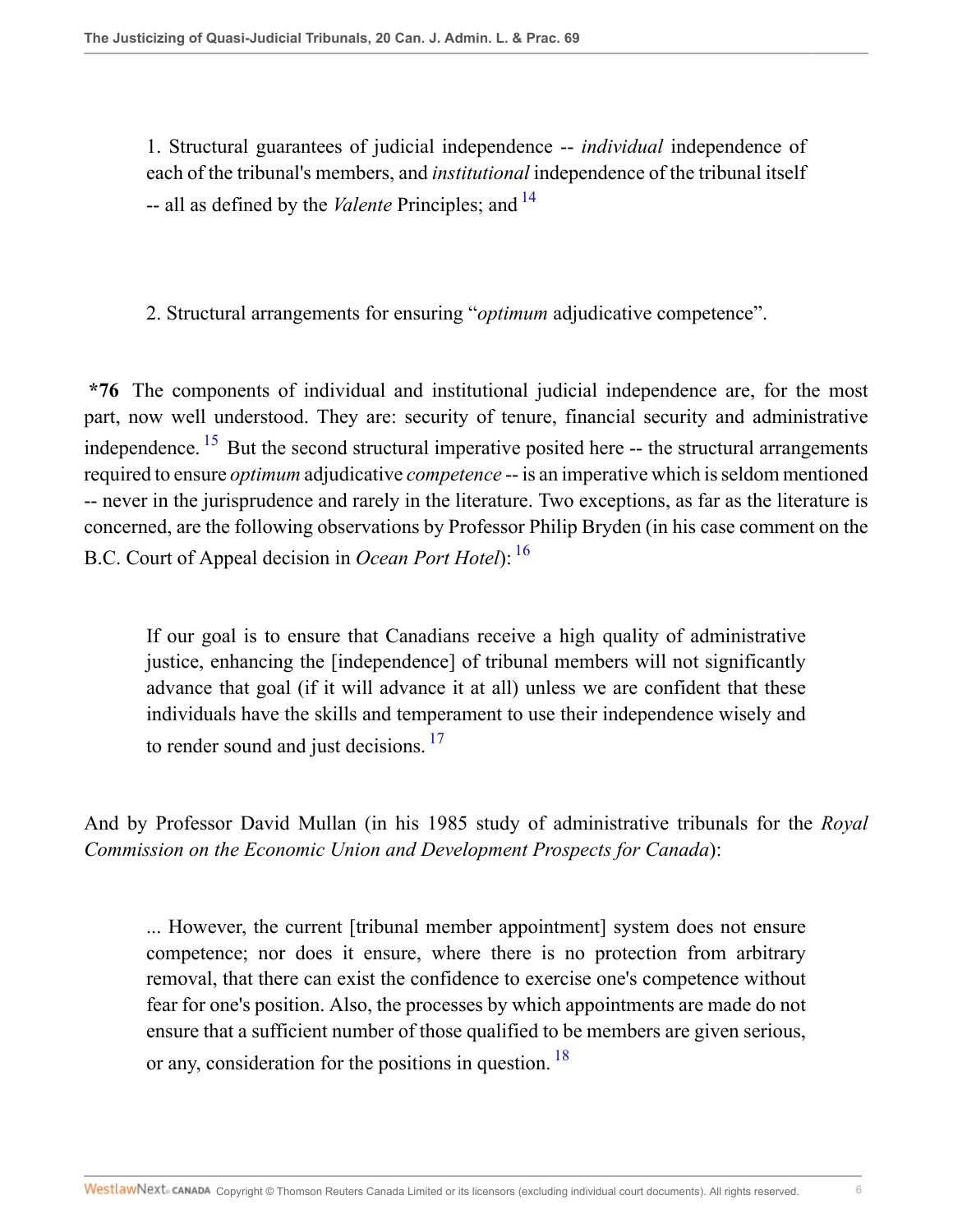**\*77** While the requirement of competence for adjudicators is usually only implicit, it has not always gone unstated. Article 14(1) of the *International Covenant on Civil and Political Rights*, which came into force on March 23, 1976, and to which Canada is a signatory, requires that:

In the determination ... of his rights and obligations in a suit at law, everyone shall be entitled to a fair and public hearing by a *competent*, independent and impartial tribunal established by law. [Emphasis added]

Obviously, it would be ideal if, in a tribunal hearing, one could insist on the adjudicative competence of individual tribunal members, just as one is able, at least in principle, to insist on their impartiality. But, of course, individual adjudicative competence is not something that one can, as a practical matter, measure or enforce. One needs and wants the adjudicator in one's case to be competent, but the evidence that would be required to convince a court that with respect to that adjudicator there were grounds for a "reasonable apprehension of incompetence" would not be evidence that any counsel is ever likely to be able or willing to muster, or a court to admit. Thus, the issue of a tribunal member's *competence* in a particular case is almost never addressed.

Nevertheless, as the aforementioned *International Covenant on Civil and Political Rights* confirms, the question of the adjudicative competence of tribunals or their members is not an issue that can be properly ignored. An incompetent adjudicator is at least as much a source of injustice as a biased adjudicator. And while it may be beyond the reach of a *justicizing* program to deal with the competence issue on an individual adjudicator basis, it *is* quite possible to deal with it on a systemic basis.

The competence-optimizing justice system imperative postulated by the author has two distinct components. The first is "adjudicative competence" itself -- what the system must look for in its adjudicator candidates in the way of skills, knowledge, innate abilities, temperament, training and experience if there is to be reason for confidence that individuals selected for appointment will become competent adjudicators. The second is the function of *optimizing* -- of installing and administering the structures required to ensure that the average adjudicative competence of a particular tribunal's roster of adjudicative members is always as good as it can be.

The structural arrangements necessary to optimize, over time, the average competence of a tribunal's adjudicative members would obviously include the following: appropriate qualification standards; open, merit-based *and competitive* selection and appointment processes; fair, transparent, and objective performance-evaluation and re-appointment **\*78** mechanisms; and entrenched protocols for establishing and maintaining competitive compensation packages and appropriate working conditions. The true measure of a tribunal's compliance with the justice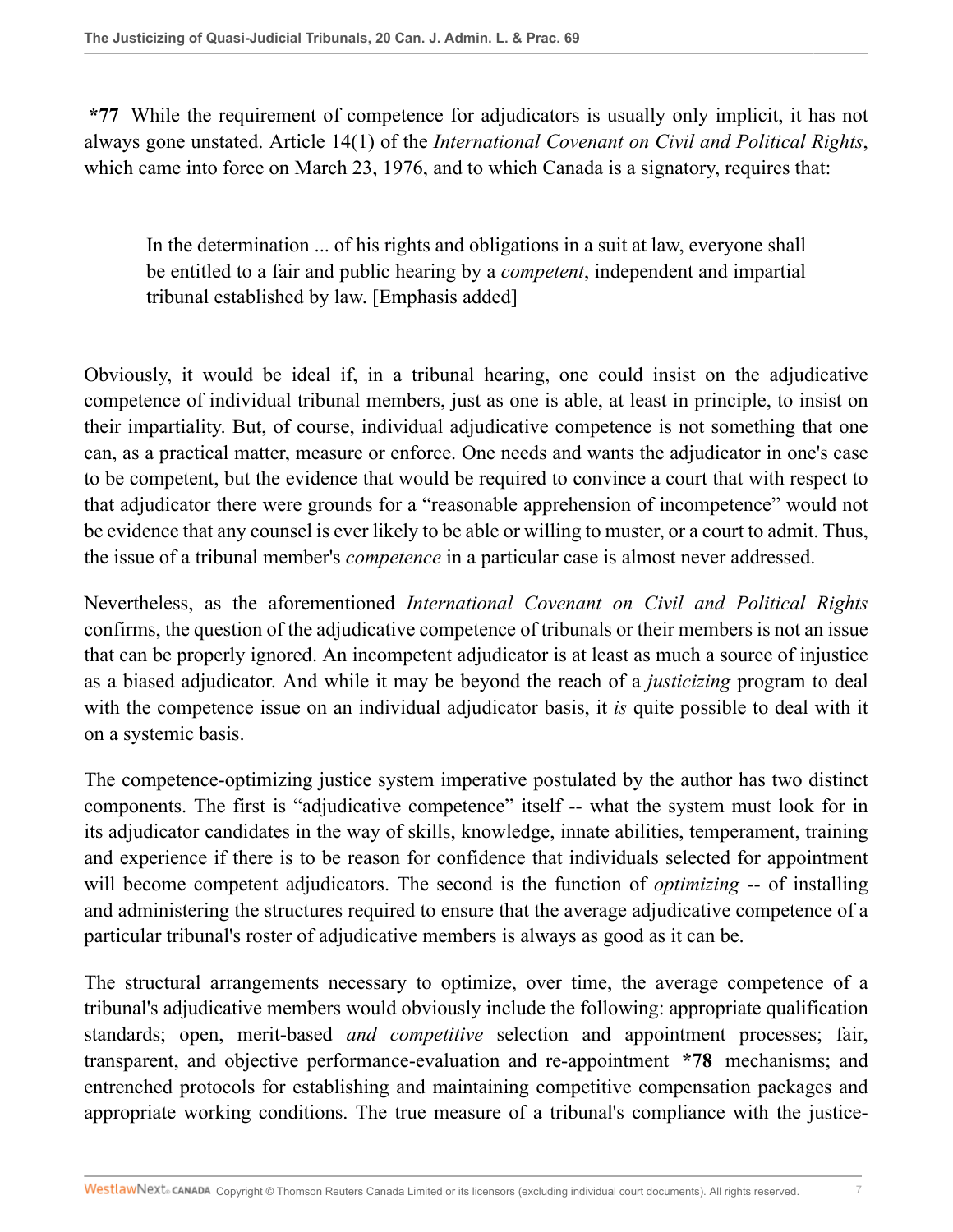system imperative of optimized adjudicative competence will be the presence of the latter structures in appropriate degree, rather than the level of competence of any particular tribunal member.

A justice system that, either willfully or through indifference, fails to provide the systemic structures necessary to ensure that the average adjudicative competence of its tribunals and their members is as good, over time, as it can reasonably be is self-evidently no more acceptable in justice terms than one that fails to guarantee its members' independence.

#### <span id="page-7-0"></span>**5. THE INDEPENDENCE** *JUSTICIZING* **AGENDA**

### **(a) Step One: Confirmation by the Supreme Court of Canada that the Judicial Independence of Quasi-Judicial Tribunals and their Members is a Constitutional Requirement**

The extension of the Constitution's unwritten requirement of judicial independence  $19$  to quasijudicial administrative tribunals is the essential prerequisite -- the *sine qua non* condition -- for the *justicizing* of those tribunals. In an ideal world -- one in which governments would readily acknowledge and respect their responsibility for the justice aspects of the administrative justice system -- the constitutional issue would not be so pressing. But, as Professor Bryden has noted:

<span id="page-7-1"></span>The logic that drives our interest in the recognition of a constitutionally protected right to independent administrative tribunals is *the sense that the political system is either incapable of, or has lost interest in, providing the administrative justice machinery that Canadians deserve* .... If we had sufficient confidence in our legislative processes to put in place appropriate administrative justice machinery, we would not need to go beyond the traditional boundaries of the common law and impose systems of tribunal independence on legislatures contrary to the expressed (and, one might hope, well-considered) desires of those institutions.  $20$ 

<span id="page-7-2"></span>**\*79** The reasons for not having confidence in our legislatures delivering the appropriate administrative justice structures include, as discussed in Part I,  $^{21}$  $^{21}$  $^{21}$  the executive branch's deeply rooted interests in resisting the recognition of the justice-system/judicial branch status of quasijudicial tribunals in order to preserve its *de facto*, political control. Over the decades, the latter interests, coupled with the executive branch's interests in preserving the availability of tribunal appointments as grist for government patronage mills and in avoiding the possibility of ministry officials or ministers being publicly embarrassed by decisions from a truly independent tribunal,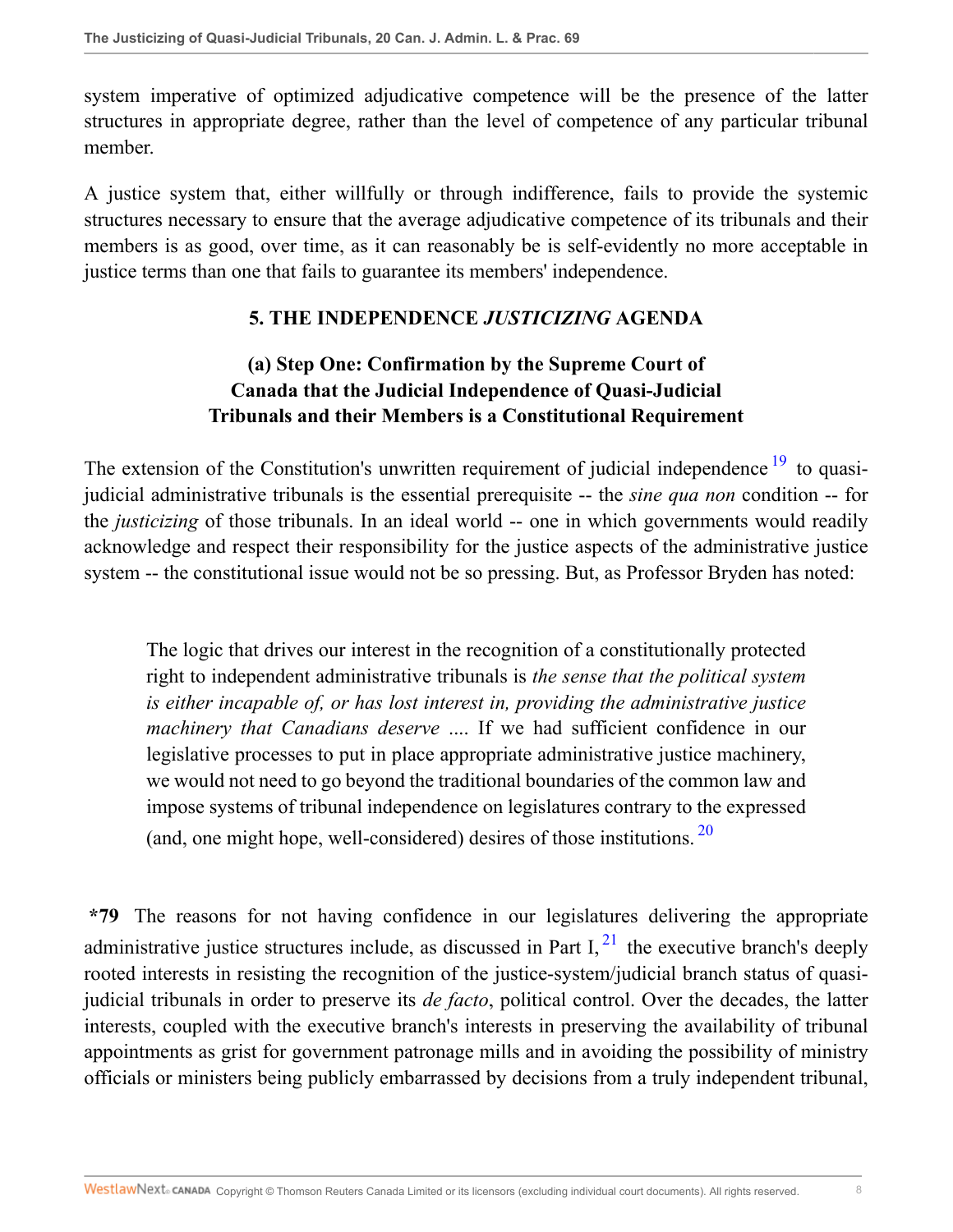<span id="page-8-1"></span><span id="page-8-0"></span>have proven to be much too strong for an impressive number of concerted reform initiatives,  $^{22}$  $^{22}$  $^{22}$ virtually all of which the executive branch has effectively defeated, outlasted, or finessed.<sup>[23](#page-24-3)</sup>

The latter experience should be more than enough evidence that in the absence of a constitutional override there is no realistic prospect of meaningful change. Thus, as a practical matter, the extension of the unwritten constitutional requirement of judicial independence to quasi-judicial tribunals and their members must be the first step in the *justicizing* of those tribunals. It is not a sufficient step, but it is the necessary first step.

<span id="page-8-2"></span>But, readers may well ask, is it not already too late? In *Ocean Port Hotel*, [24](#page-24-4) in the course of overturning a B.C. Court of Appeal decision on the independence of the members of the B.C. Liquor Appeal Board, did not the Supreme Court of Canada reject the extension of the unwritten constitutional requirement of judicial independence to administrative tribunals, quasi-judicial or otherwise?

<span id="page-8-5"></span><span id="page-8-4"></span><span id="page-8-3"></span>It is true that many people seem to have thought so. However, as mentioned in Part I, in the Supreme Court's later decision in *Bell* (also, **\*80** most importantly, in its companion decision to *Bell* in *Ell v. Alberta*) [25](#page-24-5) -- and, for that matter, in its recognition of the justice system status of administrative tribunals in *Paul* <sup>[26](#page-24-6)</sup> -- it appears to have re-opened the judicial debate of that issue, at least as it concerns quasi-judicial tribunals. And, in September 2006, through that opening stepped the B.C. Supreme Court. In *McKenzie v. British Columbia (Minister of Public Safety),* [27](#page-24-7) that Court held that, notwithstanding *Ocean Port Hotel*, the unwritten constitutional requirement of judicial independence identified in the *Provincial Judges Reference* decision did apply to British Columbia's "Residential Tenancy Arbitrators" -- quasi-judicial arbitrators at the "high end" of the *Bell* spectrum. In the Court's view, a statutory provision clearly authorizing the rescission of the fixed-term appointments of such adjudicators at any time for "mere displeasure" would be incompatible with that requirement and thus constitutionally invalid.  $28$ 

<span id="page-8-10"></span><span id="page-8-9"></span><span id="page-8-8"></span><span id="page-8-7"></span><span id="page-8-6"></span>It is a view that resonates with the recent "Remarks of the Right Honourable Beverley McLachlin, P.C., Given at the 2005 Lord Cooke Lecture in Wellington, New Zealand on December 1, 2005".<sup>[29](#page-24-9)</sup> In those remarks, the Chief Justice of Canada addresses the topic of unwritten constitutional principles and the legitimacy of courts identifying and applying such principles. She describes the "idea" behind unwritten constitutional principles as "the idea that there exist fundamental norms of justice so basic that they form part of the legal structure of governance and must be upheld by the courts, whether or not they find expression in **\*81** constitutional texts". <sup>[30](#page-24-10)</sup> She concludes, in part, "that the real debate is not about whether judges should ever be able to rely on basic norms to trump bad laws or state action ... but rather about what norms may justify such action". [31](#page-24-11) In *McKenzie*, the B.C. Supreme Court has concluded, in effect, that the requirement of judicial independence for B.C.'s Residential Tenancy Arbitrators is just such a norm. [32](#page-24-12)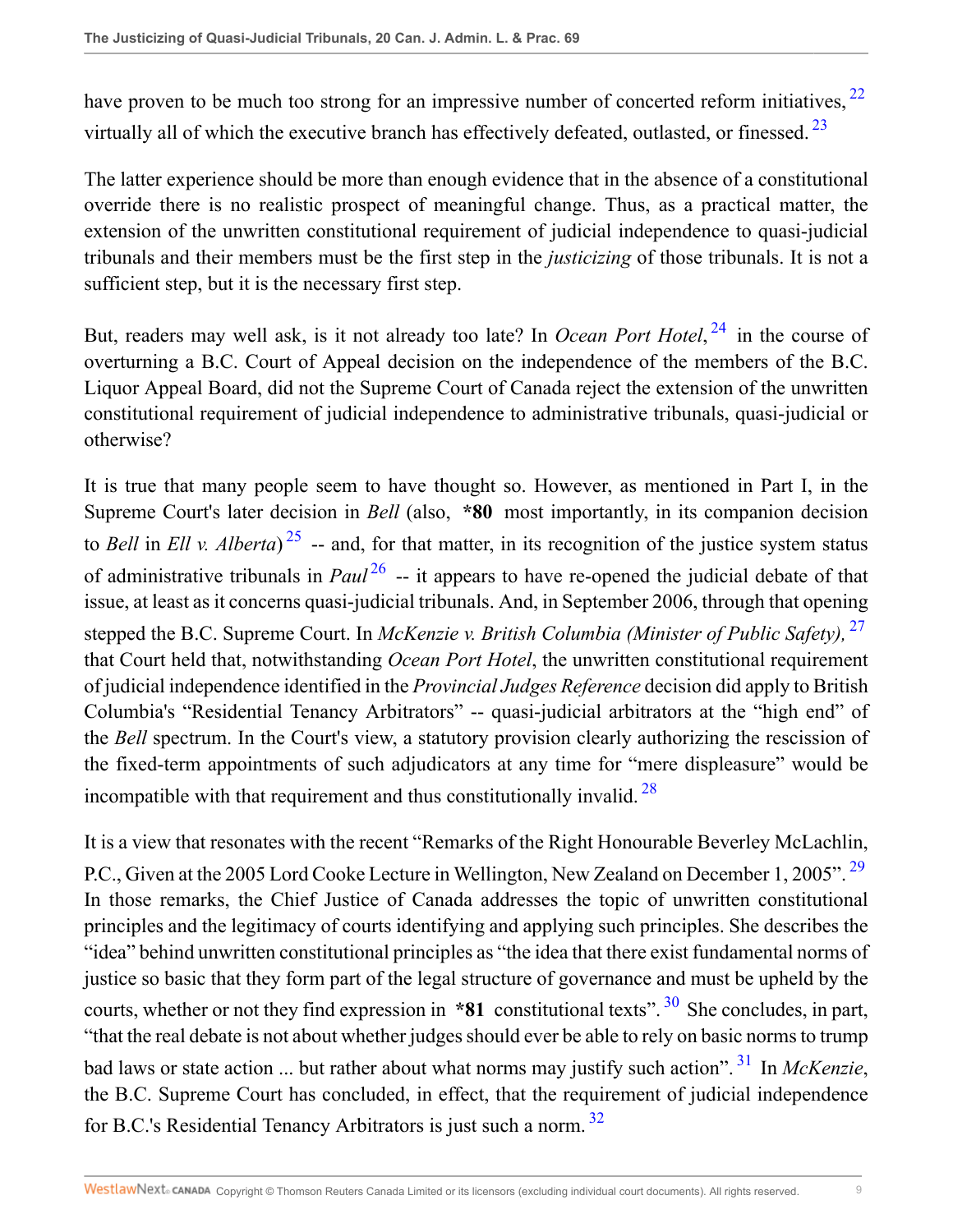<span id="page-9-0"></span>In what follows, it is supposed that the *McKenzie* decision will be upheld on appeal and that in due course the unwritten constitutional requirement of judicial independence identified in the *Provincial Judges Reference* [33](#page-24-13) will be accepted as extending to all quasi-judicial tribunals and their members. It is a supposition that finds support not only in the analysis of the Supreme Court of Canada in the *Provincial Judges Reference* (and in *Ell*) and of the B.C. Supreme Court in *McKenzie,* but also in the trend of recent jurisprudence. First applied to provincial civil law courts and their judges,  $34$  the unwritten constitutional requirement of judicial independence has now been extended to Alberta Justices of the Peace,  $35$  to Ontario's part-time, fixed-term, small claims court "Deputy Judges", <sup>[36](#page-24-16)</sup> and now, as we have seen, to B.C.'s Residential Tenancy Arbitrators.

#### <span id="page-9-5"></span><span id="page-9-4"></span><span id="page-9-3"></span><span id="page-9-2"></span><span id="page-9-1"></span>**(b) Step Two: Eliminate the Arbitrary and Secret Re-Appointment Processes**

It is well known that, outside of Québec,  $37$  Canadian governments see themselves as having an untrammeled discretion to re-appoint or not to re-appoint any administrative tribunal member at the end of his or her fixed term. Tribunal members who want to continue their adjudicative careers must, as the expiration date of their current term approaches, petition either their Minister, or the Office of the Premier or Prime Minister, **\*82** for what the government perceives as the "gift" of a further appointment.<sup>[38](#page-25-1)</sup> Moreover, it is also an article of faith amongst governments that tribunal members whose petition the government decides not to accept are not entitled to -- or perhaps not deserving of -- any warning or notice of that decision. Nor, typically, are reasons for the rejection of a member's re-appointment petition provided.

A government's unexpected refusal to re-appoint a tribunal member is particularly devastating in personal terms because governments also hold fast to the belief that there is no right to compensation when reappointment petitions are denied. Since there is seen to be no right to notice, there is also seen to be no right to payment in lieu of notice. For members who serve in full-time positions, or who serve on part-time but regular schedules and for whom that service provides their primary source of income, the unexpected denial of a merited re-appointment involves, as one might imagine, significant hardship. In Ontario, it has not been unknown for members with years of commendable full-time service at a particular tribunal to be arbitrarily dismissed from their positions in this manner  $39$  without cause, warning, notice, or reasons, and without compensation. [40](#page-25-3)

<span id="page-9-7"></span><span id="page-9-6"></span>It is apparent that, in a real world context, where tribunal members must petition a government for re-appointment in circumstances where re-appointment decisions are known to be entirely discretionary, typically made *in camera* in an arbitrary manner and sometimes refused, and where the denial of such petitions means personal career disruption and financial hardship, the independence of such members is in fact entirely illusory. It is, with respect, disingenuous to say otherwise. And the length of the term in question does not alter the argument. Time passes, and,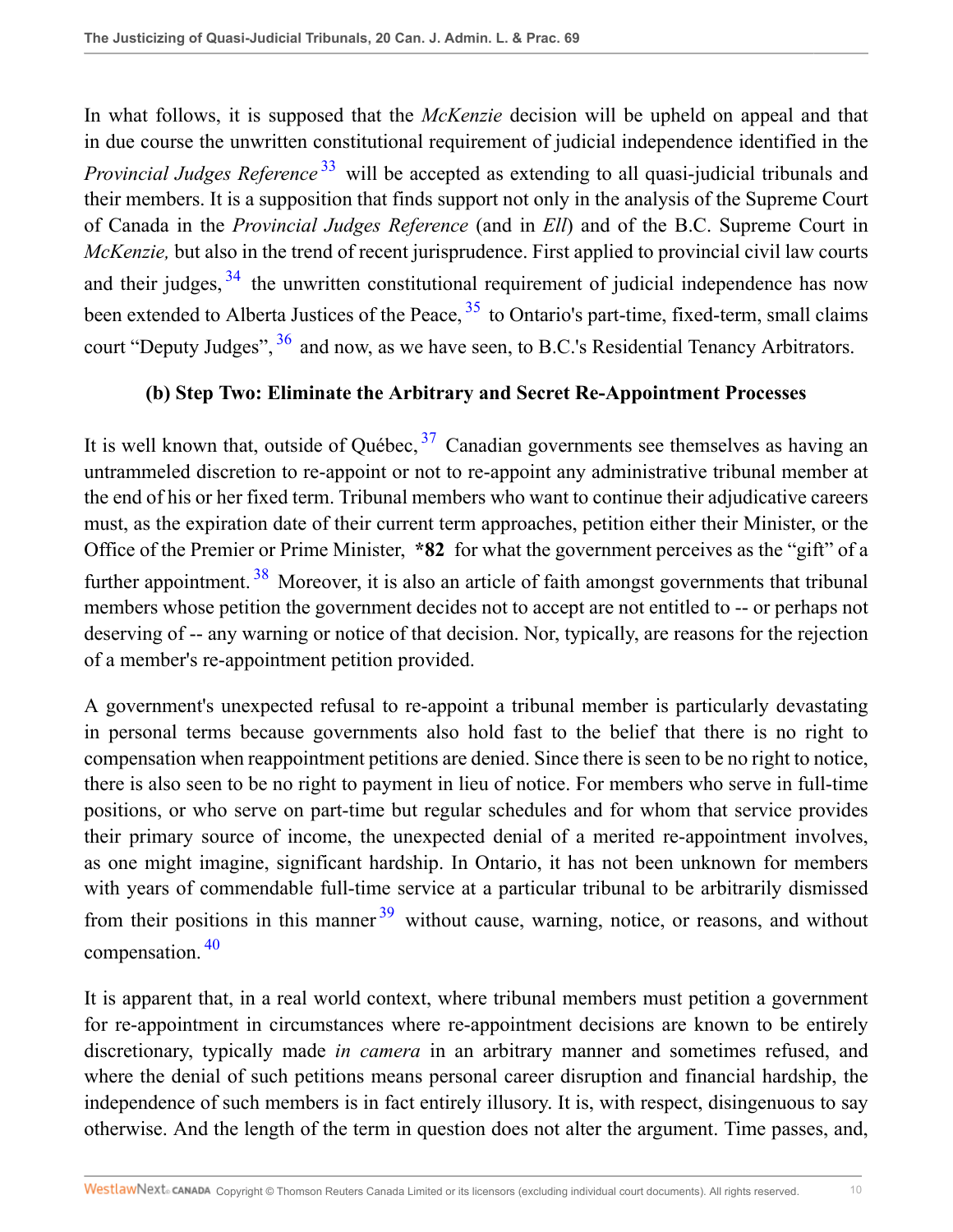<span id="page-10-0"></span>eventually, a five-year term becomes a five-month, a five-week, and then a five-day **\*83** term with the member still hearing cases and making decisions having the potential to alienate the government to which he or she must immediately look for the "gift" of another appointment. <sup>[41](#page-25-4)</sup>

<span id="page-10-2"></span><span id="page-10-1"></span>One must, of course, advance this latter point with considerable diffidence since the Supreme Court of Canada appears to have found to **\*84** the contrary. First in *Valente* [42](#page-25-5) and later, and more particularly, in *Regie,* [43](#page-25-6) the Court has held that the security of tenure component of a constitutional requirement of judicial independence is, indeed, fully satisfied, as far as tribunal members are concerned, by any fixed-term appointment. All that is necessary, the Court has said, is that a member's appointment not be open to termination during the fixed-term except for cause. However, this conclusion did not arise in cases actually dealing with the arbitrary refusal of an expected and earned re-appointment, and it seems, with respect, doubtful that this is a position that can long survive the acknowledgement that these are tribunals that are instruments of justice and integral parts of our justice system. And, in point of fact, the first substantial judicial move towards the correction of that position has already occurred.

<span id="page-10-4"></span><span id="page-10-3"></span>In its 2001 decision in the *Barreau de Montréal case* [44](#page-25-7) -- a decision in respect of which leave to appeal to the S.C.C. was refused [45](#page-26-0) -- the Québec Court of Appeal held that, if the *tribunal administratif du Québec* (TAQ) were to satisfy the Québec Provincial *Charter's* constitutional requirement that quasi-judicial administrative tribunals be independent, it was not sufficient that its members have security of tenure during their fixed terms of appointment. They must also be the beneficiaries of a process for determining whether or not their terms are to be renewed that is fair, objective, and independent. The Court distinguished *Régie* on this point on the basis that, in *Régie*, the Supreme Court was dealing with a "multi-functional and essentially regulatory agency", not one that (like TAQ) "exercises a purely adjudicative function". [46](#page-26-1)

<span id="page-10-5"></span>Québec's 1996 administrative justice legislation that created TAQ had, in fact, provided for an appointments renewal committee. However, amongst the members of that committee the legislation specifically included the TAQ President and a representative of the Minister of Justice. Furthermore, there was no provision for participation in the process by an affected tribunal member. In *Barreau de Montréal*, the Québec Court of Appeal held that TAQ members could not be said to be independent when the TAQ President and the Minister of Justice's representative were members of the appointments renewal committee, nor could **\*85** the renewal process be considered sufficiently fair until individual tribunal members were given the right to know of and respond to criticisms.  $47$ 

<span id="page-10-6"></span>It is important to note that, in *Barreau de Montréal,* the Court's resolution of the independence problem inherent in a fixed-term, renewable appointment was not to require tribunal members to be appointed to "life-time" positions -- an outcome that would indeed have taken administrative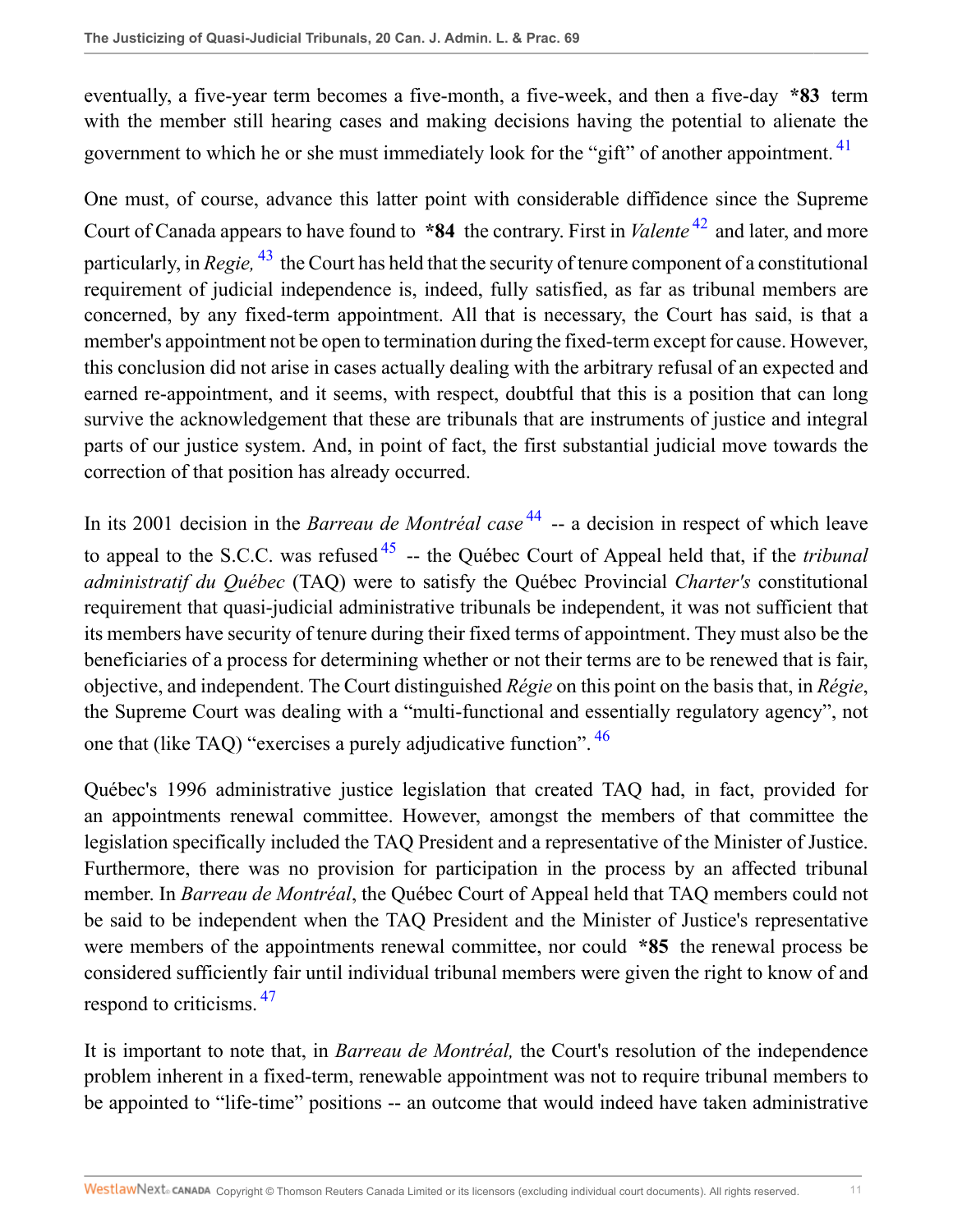<span id="page-11-1"></span><span id="page-11-0"></span>justice tribunals a long way down the *judicialization* road. [48](#page-26-3) Rather, the Court's solution was simply to require that the renewal decision be the subject of a merit-based, transparent, fair and independent process. [49](#page-26-4)

<span id="page-11-2"></span>This is a precedent the Supreme Court might well eventually embrace. <sup>[50](#page-26-5)</sup> One can surmise that at a time when the security of tenure issue for quasi-judicial tribunal members would have been perceived by the courts as presenting them with the "Hobson's choice" of, on the one hand, security

<span id="page-11-3"></span>of tenure only during a fixed-term or, on the other, a lifetime appointment,  $51$  the courts, chary of being accused of *judicializing* tribunals, would have felt compelled to opt for the former. But *Barreau de Montréal* has now presented a third option, and, when the opportunity arises for the Supreme Court to consider afresh the independence implications **\*86** of fixed-terms that are subject to arbitrary and secret re-appointment processes, it will find an acceptable model of an objective, independent and fair, re-appointment process ready at hand in the post-*Barreau de Montréal* version of Québec's *Administrative Justice Act*. [52](#page-26-7)

<span id="page-11-5"></span><span id="page-11-4"></span>The Court's adoption of the latter process as an independence prerequisite would, of course, require the creation of independent committees to make the re-appointment decisions. Fortunately, a precedent for the Court taking a proactive role in structuring government justice system relationships was set when, in the *Provincial Judges Reference* decision, <sup>[53](#page-26-8)</sup> in support of the independence of provincial court judges, the Court mandated "independent remuneration commissions". Thus, to mandate "independent re-appointment commissions" in support of the judicial independence of members of quasi-judicial tribunals should prove to be a reasonably digestible, comparable step.

However, if the Court should conclude that that would be a step too far, there is another potential way to make the discretionary re-appointment power compatible with the independence imperative. It would be a second-best remedy, but useful nonetheless.

<span id="page-11-6"></span>The author refers here to the proposition that, within existing judicial review principles, a government's decision not to renew a particular adjudicative member's appointment is an appropriate subject of judicial review. The grounds of review would include procedural fairness (the fairness of the manner in which the discretion was exercised and the adequacy of the written reasons), and both the relevance and sufficiency of the considerations on which the decision was based. These are the principles and criteria that in its 2003 decision in *C.U.P.E. v. Ontario (Minister of Labour)*, [54](#page-26-9) the Supreme Court of Canada applied to the review of an Ontario Minister of Labour's exercise of his statutory discretion to *appoint* arbitrators. It would take a very little stretch, if a stretch at all, to extend those same principles and criteria to a judicial review of a Minister's **\*87** exercise of his or her statutory discretion to deny re-appointment to a meritorious arbitrator.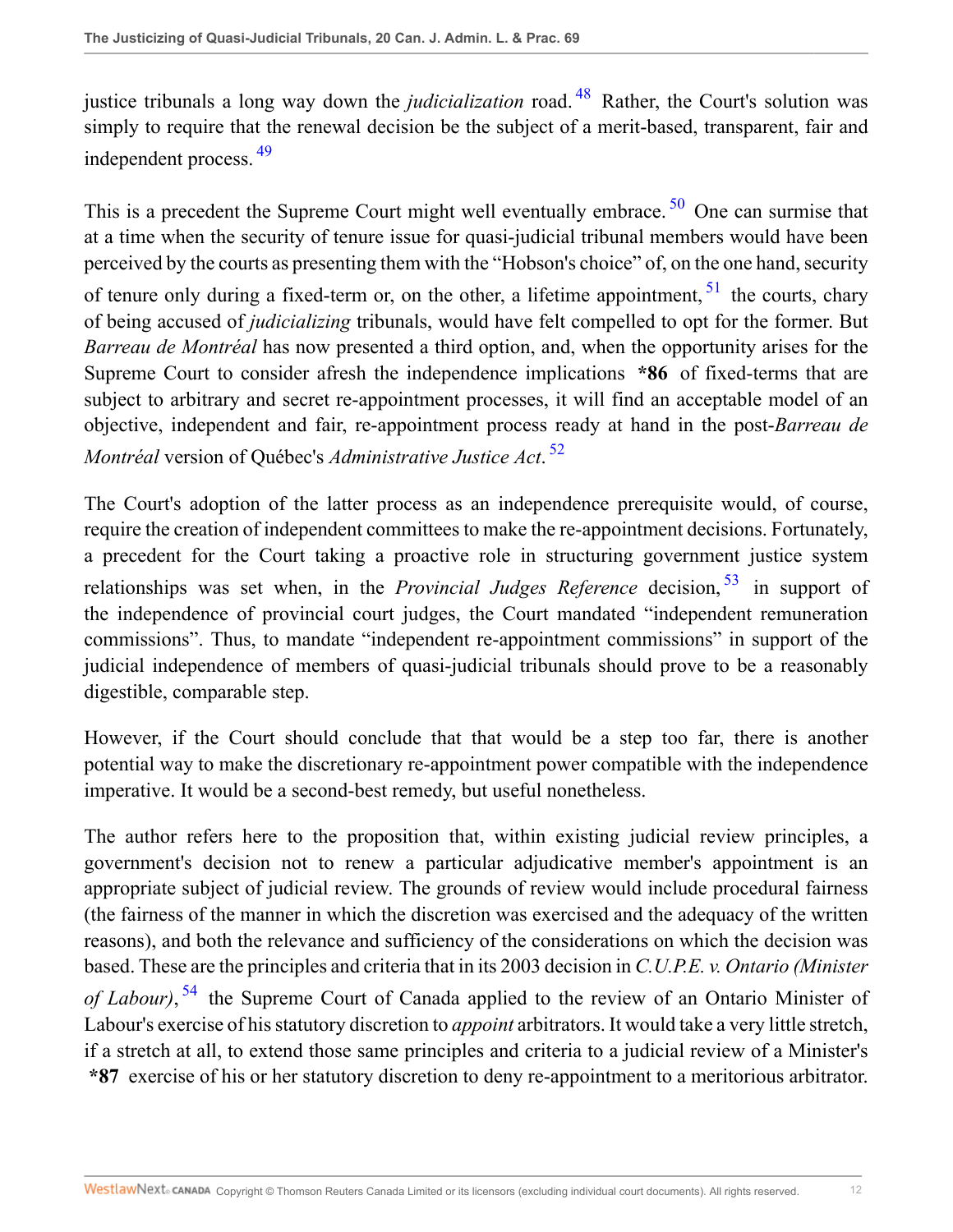<span id="page-12-0"></span>And, encouragingly, the first steps down that path have already been taken. In the 2005 decision of the Ontario Divisional Court in *Rai v. Métivier,* [55](#page-26-10) the Court considered an application for judicial review of a senior judge's exercise of his statutory discretion to refuse to re-appoint a small claims court judge when that judge's three-year fixed-term of appointment expired. While the Divisional Court concluded, on the facts of the case, that the senior judge's decision should not be overturned, it found the decision to be subject to judicial review against a standard of patent unreasonableness. <sup>[56](#page-26-11)</sup> It found, as well, that, in the circumstances where the small claims court judge had received fair notice of the senior judge's intentions, had been given a copy of the senior judge's written reasons, and had been offered an opportunity to respond, the applicable principles of procedural fairness had been met.

#### <span id="page-12-1"></span>**(c) Step 3: Eliminate the Conflicts of Interest Between Tribunals and Their Host Ministries**

Once the applicability to all quasi-judicial tribunals of the constitutional requirement of judicial independence has been confirmed by the Supreme Court, the second challenge any *justicizing* agenda would have to address is the elimination of the egregiously conflicted, structural relationships between host line ministries and "their" quasi-judicial tribunals. [57](#page-26-12) This is particularly necessary for tribunals that are burdened with **\*88** a "heavy" conflict of interest -- the ones in which the tribunal is called upon to adjudicate appeals from the decisions of its own, host line ministry. But every quasi-judicial administrative tribunal that adjudicates disputes in which its host ministry has a direct interest, or is ever a party, is saddled with a conflict of interest that is incompatible with the *Valente* principles of judicial independence. And, once one recognizes that these tribunals are components of our justice system, one can no longer pretend, as governments now do -- and as, at one time, the legal system itself did  $58$  -- that the conflicts of interest and the lack of judicial independence inherent in a tribunal's dependent structural relationships with its host line ministry are, from a justice perspective, legally, or otherwise, benign. Of course, the conflicted relationships of quasi-judicial tribunals with their host line ministries have almost always been statutorily mandated. However, this does not make those relationships *acceptable* in justice terms. Once the constitutional requirement of judicial independence for all quasi-judicial tribunals has been established, those statute-mandated, conflicted relationships must inevitably fall to that requirement. <sup>[59](#page-27-1)</sup>

#### <span id="page-12-4"></span><span id="page-12-3"></span><span id="page-12-2"></span>**(d) Step 4: Resolve the Problem of Compensation Levels**

Historically, the egregiously low adjudicator compensation levels have been a notorious impediment to the independence of tribunals and their members, and as well, of course, to the optimizing of their adjudicative competence. This can probably be accounted for by a number of negative influences, amongst which, arguably, the most important are: (a) the tribunals' inability to compete for budget dollars within host ministries whose Ministers and Deputy Ministers are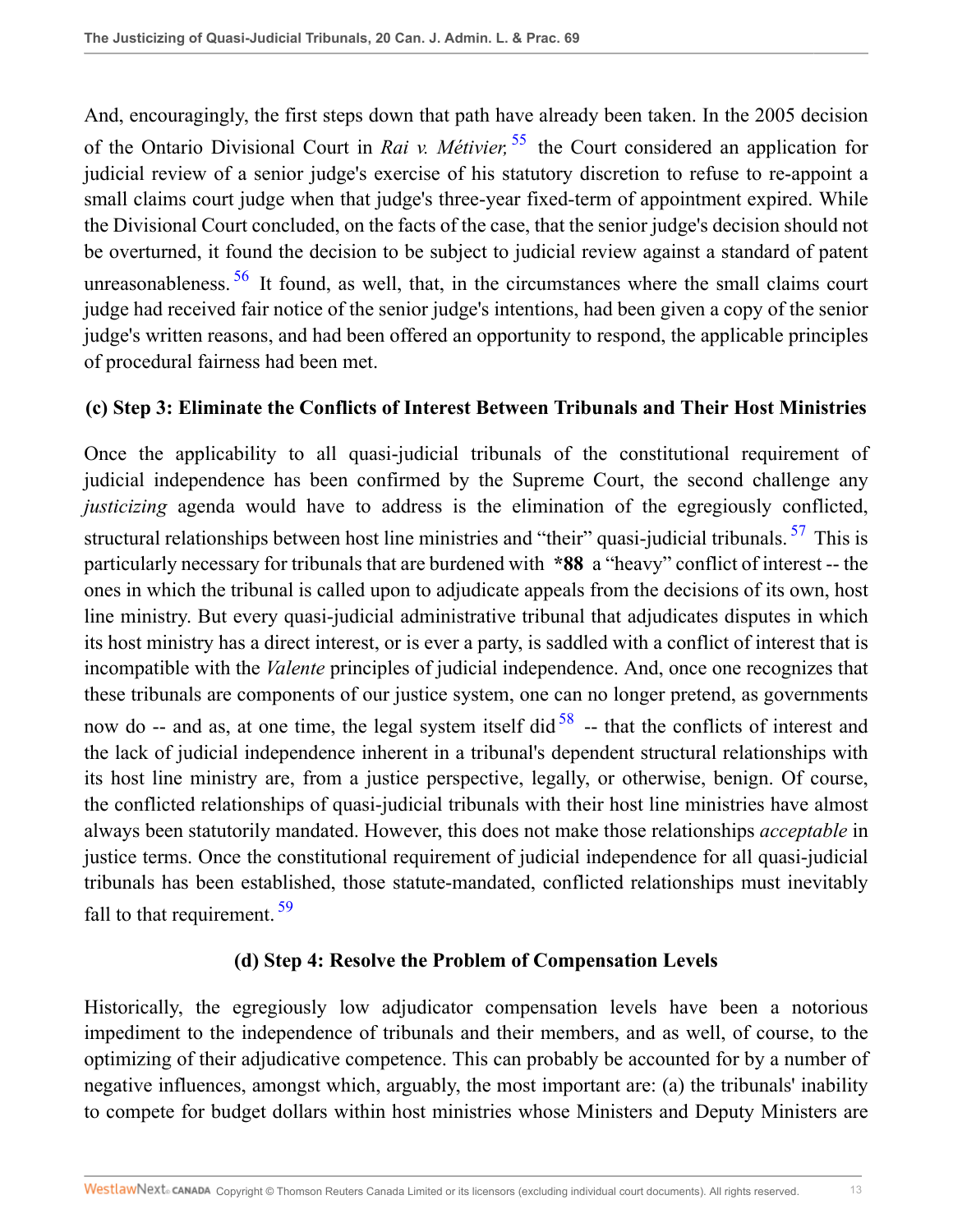not held politically or professionally **\*89** accountable for the performance of these so-called independent tribunals (when the tribunal's performance is criticized, it is generally the tribunal's Chair who is deemed responsible); (b) the ironically pervasive disrespect that politicians and government officials have for those who seek and accept what the politicians and officials -- and the public -- continue to see as patronage appointments; and (c) the politicians' often deep-seated, "populist" view that tribunal work is, innately, amateur public service work and that if a tribunal's work is so complicated that it in fact requires high levels of skill, education, and professionalism -- and commensurate compensation -- that is a problem the tribunal must itself have created.

In her book about the patronage tradition in the United States, Anne Freedman refers particularly to President Andrew Jackson's historical impact on this view of government service. "The real shift in attitudes towards parties and patronage came", she says, "in 1828 when Jackson was elected President". Jackson, she reports, was "highly in favor of a 'rotation' system". He believed that "men who stayed too long in office are likely to become indifferent to the public's interests". And to those who were concerned that rotation in office would damage the government's capacities, Jackson's response was that, "*the duties of all public officers are, or at least admit of being made, so*

*plain and simple that men of intelligence may readily qualify themselves for their performance".* [60](#page-27-2)

A modern resonance with that Jacksonian view may be easily discerned in the following observation by a Standing Committee of the Ontario Legislature. The observation concerns the significance of "qualifications" in the tribunal member selection process and was written by the Standing Committee on the Ontario Legislative Assembly. It appears in that Committee's 1986 Report on Appointments in the Public Sector  $61$  and reads as follows:

<span id="page-13-1"></span><span id="page-13-0"></span>In addition to recommending that the public appointments be made open, the committee will also make recommendations concerning the selection process. It wishes to emphasize that selection should be the result of a fair and equitable process that places stress on appropriate qualifications. The committee believes that the public interest is best served when qualified individuals are appointed to Ontario's agencies boards and commissions. Those who are appointed feel *a better sense of accomplishment* if they have **\*90** the knowledge or expertise to deal with the matters before an agency. The public gains *a better respect for public institutions when it knows* or deals with individuals who are qualified to make decisions. This is not to suggest that the committee envisages only professional experts to be appointed.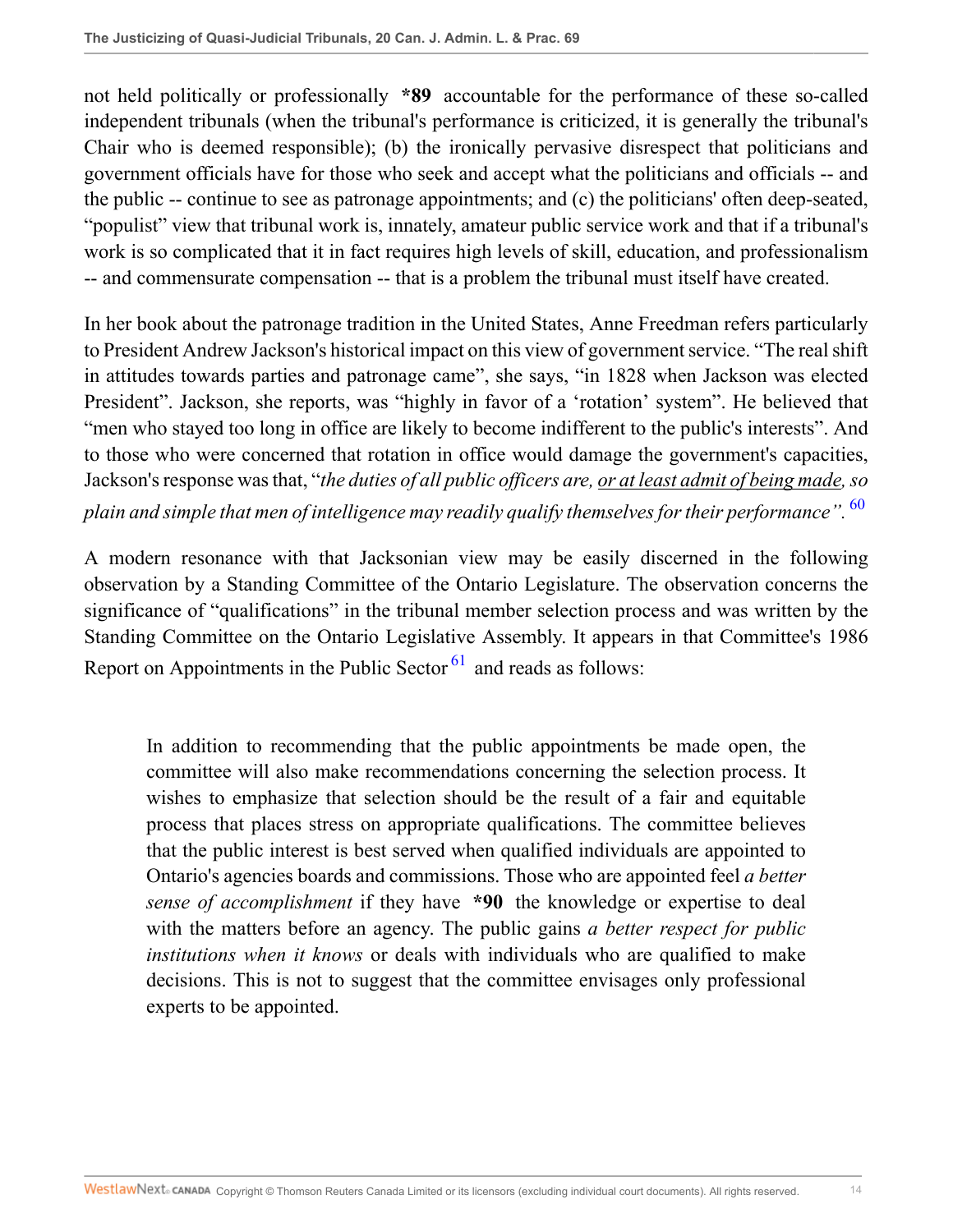*On the contrary, the committee believes that ordinary Ontario citizens as a result of their work experience, interests and accumulated knowledge and experience will have the necessary qualifications for appointments to Ontario agencies.* At the same time, the Committee does not expect that only non-partisan appointments will be made. Those involved directly with particular political parties often have excellent qualifications, and the Committee would not want to discourage their participation in the public life of Ontario.

<span id="page-14-0"></span>Here, in the author's opinion, is, effectively, the source of much of the resistance to optimizing adjudicative competence in administrative tribunals. The author can only speak with confidence on this subject based on his own operational, administrative justice system experience in Ontario during the decade prior to 1997.  $62$  Based on anecdotal evidence personally accumulated in the course of that experience, the author is convinced that most Ontario politicians typically do see tribunal positions from a Jacksonian, "populist" perspective -- as opportunities for shortterm public service by well-meaning citizens, preferably of the appropriate political persuasion. How else can one understand the strikingly offhanded nature of the interest in qualifications reflected in the above-quoted passage from the standing committee's report, or the following official explanation by the Ontario government in the year 2000 as to why "at least some level of basic orientation and training [three days of training] early in the term of new appointees" is important:

<span id="page-14-2"></span><span id="page-14-1"></span>[Early orientation and training is important because] appointees come into the agency sector from many walks of life, and are *commonly* unfamiliar with government, the role of administrative justice agencies, the agency decisionmaking process, and particularly with the expectations associated with the role of an appointee. [63](#page-27-5)

**\*91** The same view may also be seen manifest in the following "principle of remuneration" which, until the June 2006 Ontario administrative tribunal compensation reforms, was to be found in the Ontario Management Board Secretariat's Directive on "Government Appointees" <sup>[64](#page-27-6)</sup> and which was applicable to quasi-judicial tribunal appointees as it was to all other appointees. The principle read as follows: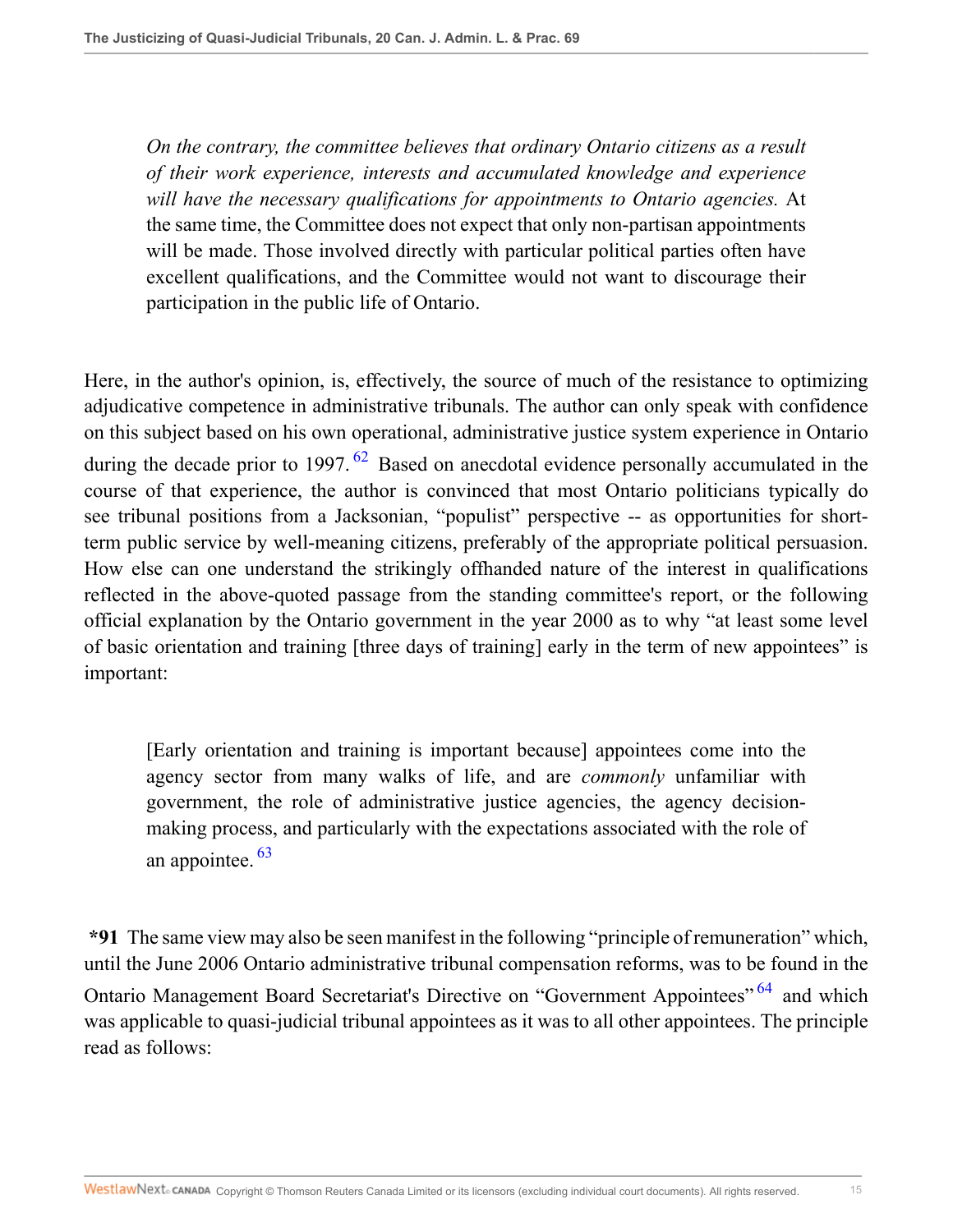i) An element of public service is implied in any appointment by the Government of Ontario and, therefore, any remuneration that may be paid is not expected to be competitive with the marketplace.

<span id="page-15-0"></span>It is this populist perspective on tribunal appointments that presumably explains the politicians' apparently visceral resistance to the idea of professional adjudicators having careers as tribunal members and their insistence, accordingly, on limiting service in such positions to a maximum of six or ten years.  $65$  And it is this perspective that also begins to explain the otherwise truly inexplicable bland unconcern, long demonstrated by Ontario's politicians and governments, about the lack of *any* -- zero -- compensation increases for *most* tribunal positions in that Province for *over two decades*! [66](#page-27-8)

<span id="page-15-2"></span><span id="page-15-1"></span>Fortunately, recent case law suggests that the courts might eventually play a role in ensuring an end to the compensation problem. As we have seen, in the *Provincial Judges Reference* [67](#page-27-9) the Supreme Court of Canada made the existence of independent remuneration commissions, responsible for periodic recommendations to governments for changes in provincial court judges' compensation, a constitutional requirement. The **\*92** Court's mandating of those commissions was a truly unprecedented proactive intervention in the structuring of the government -- justice system relationship.

The Court couched its decision to mandate such commissions in the language of independence. Previously, *Valente* had identified "financial security" as one of the three essential components of judicial independence and, building on that foundation, the Supreme Court, in the *Provincial Judges Reference* case, discussed the importance of foreclosing the possibility that governments might be perceived to be using an unrestricted power to limit or refuse pay adjustments for judges as a means of influencing the judges' decisions. The Court also indicated its concern that judges might be perceived to be retaliating for the refusal or limitations of pay increases through adjustments in their decision-making. While some might dismiss such concerns as far-fetched, the Supreme Court accepted them as relevant and significant considerations. <sup>[68](#page-27-10)</sup>

<span id="page-15-4"></span><span id="page-15-3"></span>Moreover, in *Provincial Judges Reference,* the Supreme Court held, with respect to judges, that there is a minimum basic level of remuneration that is "required" -- *i.e., constitutionally* required. <sup>[69](#page-27-11)</sup> The Court relied for this conclusion on the language of independence, when it might have more straightforwardly addressed it in the language of the need to optimize the provincial courts' adjudicative competence. But competence has not traditionally supported a constitutional analysis, and, thus, independence was the natural focus of the Court's attention.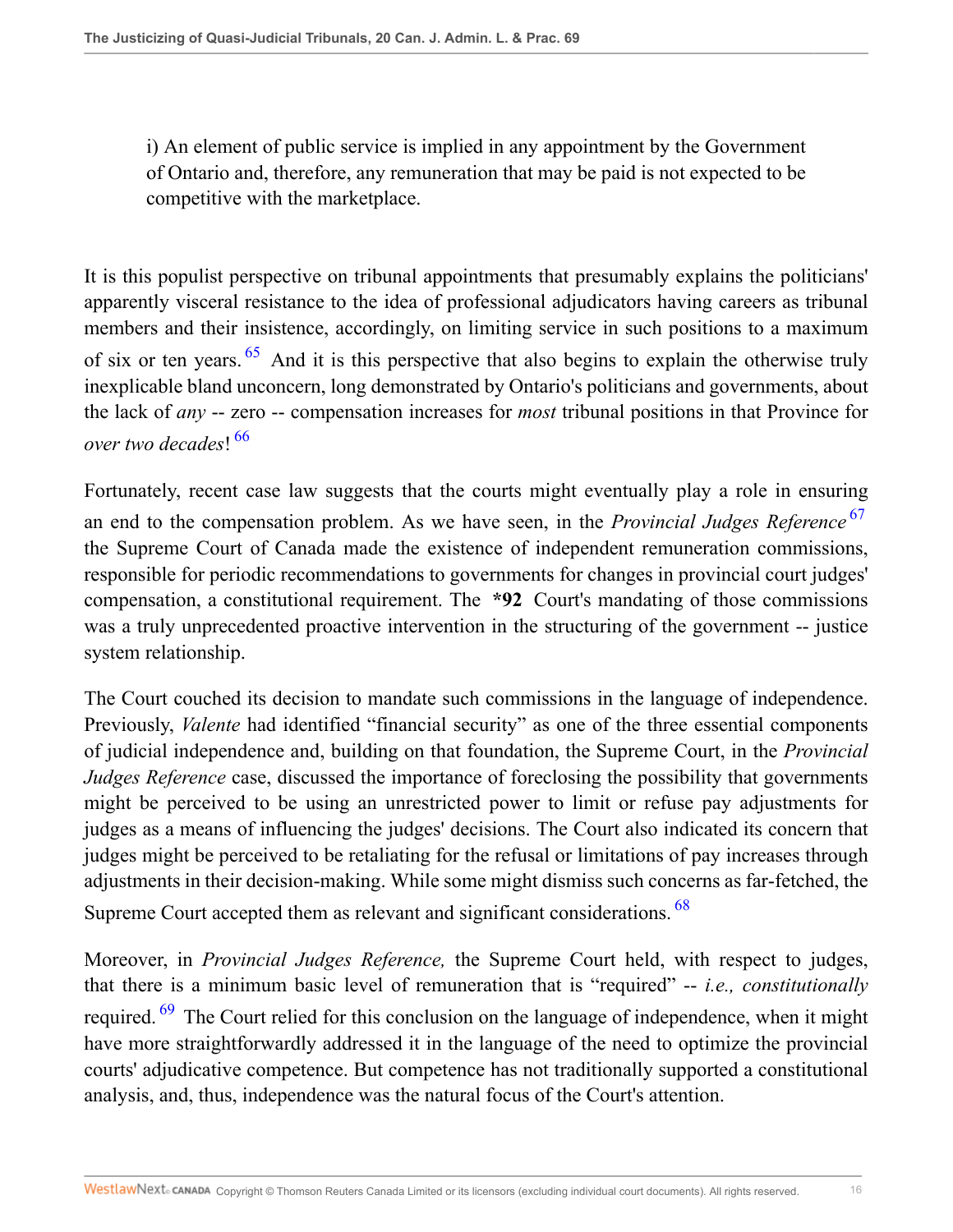<span id="page-16-1"></span><span id="page-16-0"></span>The recent Ontario Court of Appeal decision dealing with the compensation level of Ontario small claims court deputy judges  $\frac{70}{2}$  $\frac{70}{2}$  $\frac{70}{2}$  also encourages one to think that the compensation-level structural issue in a tribunal *justicizing* strategy may, indeed, ultimately be resolved by the courts. The decision arose from an application to the Ontario Superior Court by the Ontario Deputy Judges Association for, *inter alia*, an order requiring the establishment of an independent remuneration commission. The Superior Court granted the application  $^{71}$  $^{71}$  $^{71}$  and the Court of Appeal affirmed that decision. In Ontario a "Deputy Judge" is a part-time, Small Claims Court judge, appointed to a three-year fixed term renewable at the discretion of a Senior judge. And despite heroic efforts on their own behalf and by the Ontario Bar Association, and others, over a number of **\*93** years, to persuade various Ontario Attorney Generals that Deputy Judges required and were entitled to an increase in pay, [72](#page-27-14) at the time of the hearing their *per diem* rate had remained frozen for 23 years at \$232. [73](#page-27-15)

<span id="page-16-3"></span><span id="page-16-2"></span>The following passages from the judgment of Justice Dambrot,  $^{74}$  $^{74}$  $^{74}$  from which the Court of Appeal did not dissent might foreshadow a solution to the same quandary faced by quasi-judicial tribunals (assuming, as the author does, that in due course those tribunals, like the Deputy Judges, will also all be found to fall within the protection of the unwritten constitutional requirement of judicial independence). [75](#page-28-1)

<span id="page-16-5"></span><span id="page-16-4"></span>The respondents [i.e., the Attorney General et al] go to great pains to refute what I consider to be obvious. In essence, they make three arguments. They say:

1. There is no evidence to suggest that public confidence in the office of deputy judge is waning, or that members of the public perceive a threat of economic manipulation by government.

2. The concern about salaries falling below an acceptable minimum is, at its core, a concern about improper attempts to curry favour with the government, or a particular litigant, where they appear before the court as a party. This concern applies with reduced force in the context of deputy judges, because of the parttime nature of their office. Practising lawyer adjudicators are not reliant on their per diems for all, or even a significant portion of their annual income. As such,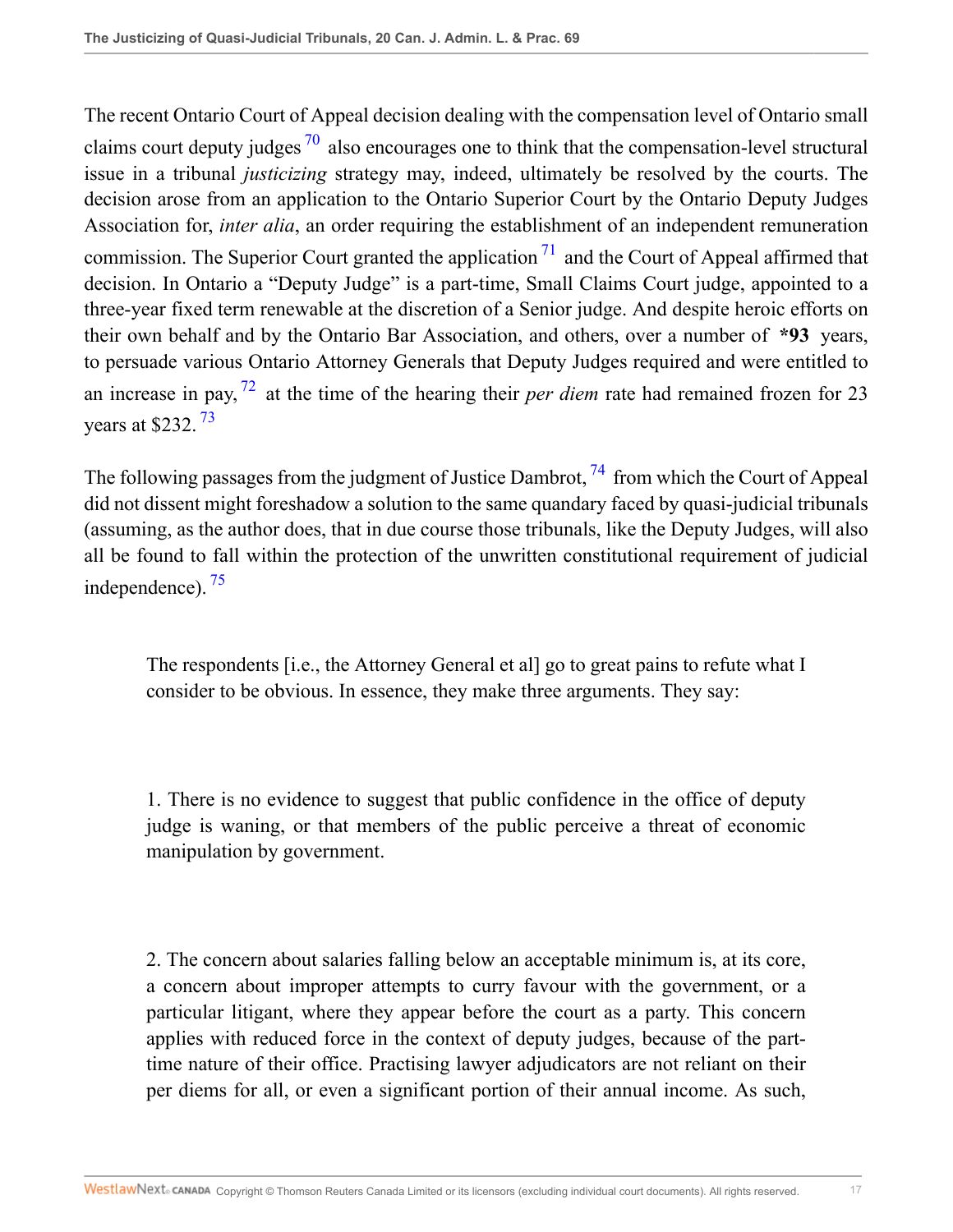the concern that salaries falling below a perceived "minimum" may prompt deputy judges to curry favour with the government or a specific litigant is not germane.

3. Third, the per diem compensation awarded to deputy judges is consistent with the remuneration provided to other analogous officers. Assessment Officers who resolve disputes between lawyers and clients respecting solicitor's bills have received a per diem of \$200 since April 1990. The per diem for Board Members of the Criminal Injuries Compensation Board has been \$135, including \$17/hr preparatory work and travel, since January 1990.

With respect to the first of these arguments, I do not think that the judgment of the Supreme Court in [*the Provincial Court Judges Reference*] contemplates that in advancing a claim of this nature, the applicant would be expected to find evidence that public confidence in the office of deputy judge is waning, or that members of the public perceive a threat of economic **\*94** manipulation by government. I do not think it is necessary to wait for the Small Claims Court to begin to crumble before a constitutional claim of this nature can be justiciable. If the remuneration is low enough, a Court can conclude that there is a 'danger, however speculative, that members of the judiciary could be tempted to adjudicate cases in a particular way in order to secure a higher salary from the executive or the legislature or to receive benefits from one of the litigants.'

The better way to approach the issue is to consider the rate of remuneration itself, and the period during which it has been allowed to erode, and then compare it to the remuneration paid other judicial officers remunerated by Ontario who do the same work or work of roughly equivalent importance and difficulty.

The foregoing final paragraph may be seen to be, in effect, a mandated formula for competitive compensation.

# **6. THE COMPETENCE** *JUSTICIZING* **AGENDA**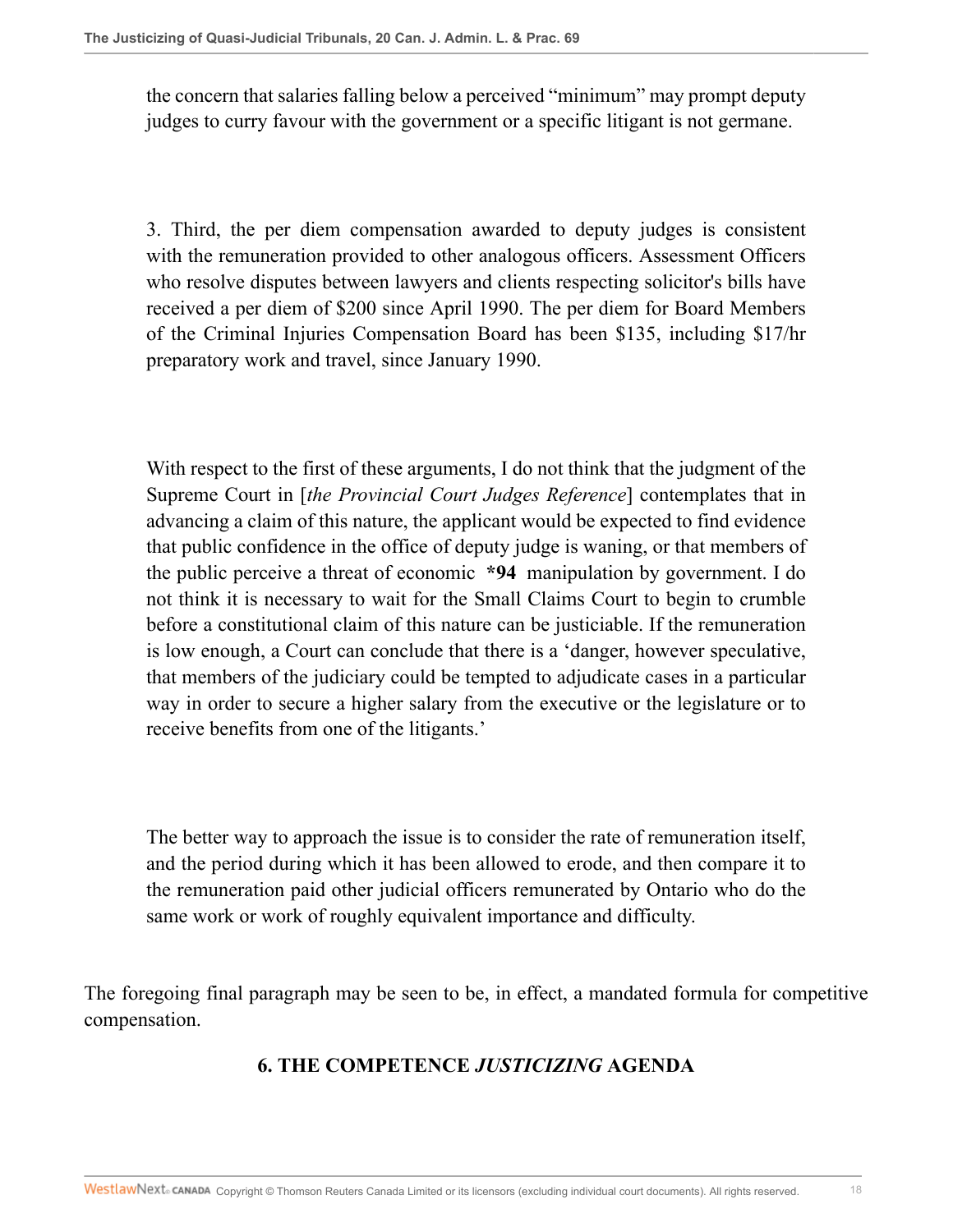Space does not permit addressing in detail the specific, *justicizing* requirements implicit in the justice imperative of optimum adjudicative competence. The *agenda* for *justicizing* relative to this imperative -- for optimizing the adjudicative competence of quasi-judicial tribunal members -- is, however, perfectly clear. It would include:

(a) The adoption, as an appointment prerequisite, of a reasonable standard of adjudicative qualifications truly relevant to the work of the tribunal in question, and including particularly the qualification of judicial temperament;

(b) The entrenching of statutory requirements for open, merit-based, *competitive* selections processes headed by tribunal Chairs who are responsible for the performance of their tribunals; or, in the case of the selection of a tribunal Chair, headed by a person selected by the "Administrative Justice Council" (see *infra*, item (m)).

(c) The removal of limits on the number of re-appointments for competent and effective tribunal members;

(d) The establishment of appropriate, objective and fair, performance evaluation strategies;

(e) The entrenching of statutory requirements for routine re-appointments for competent and effective adjudicators pursuant to **\*95** an independent, transparent, merit-based, and fair, re-appointment process;

(f) The development of entrenched mechanisms for ensuring competitive, but proportional, compensation strategies for tribunal members and Tribunal Chairs;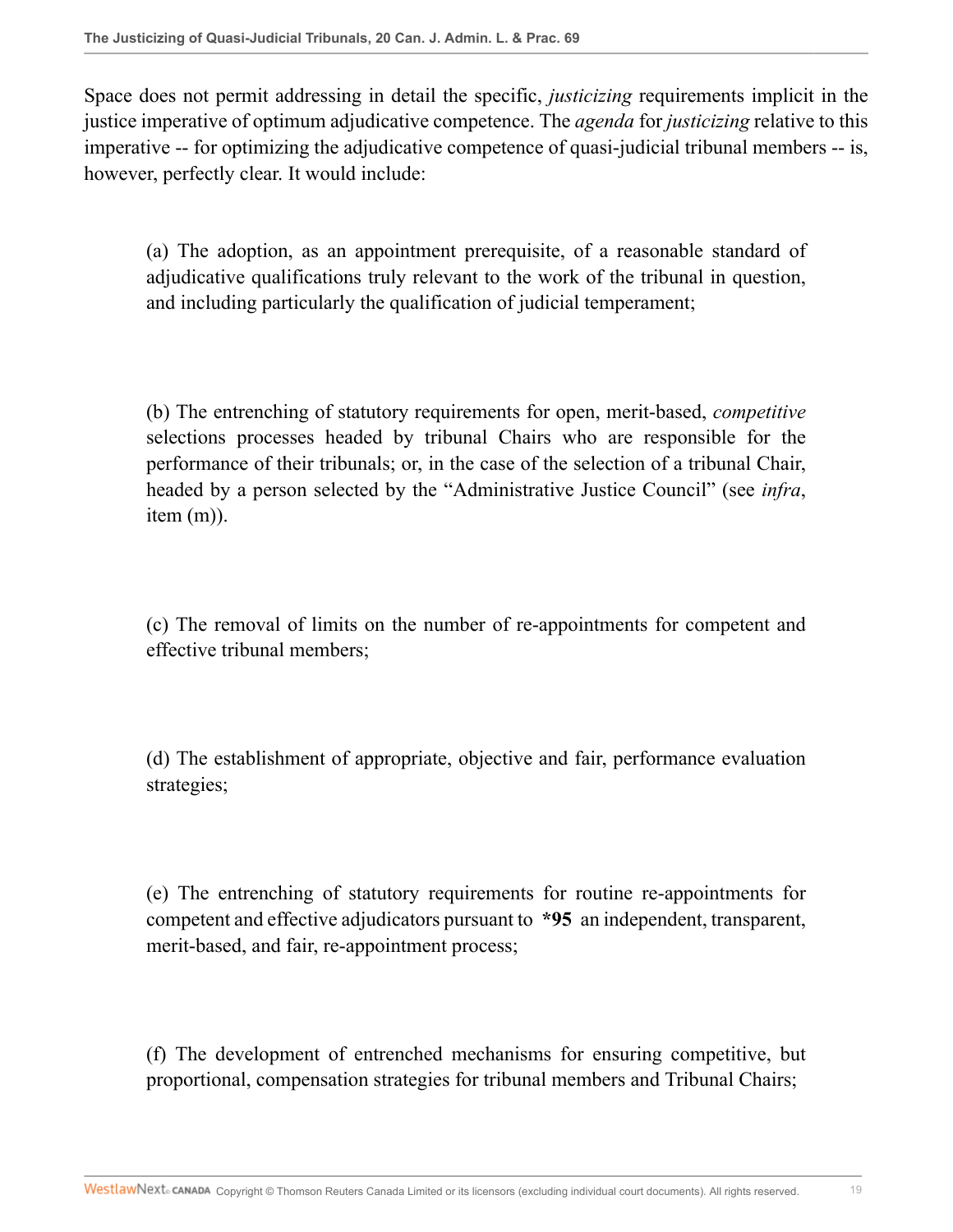(g) Statutory provision for reasonable separation packages;

(h) The provision of realistic training programs for new appointees, and regular continuing education programs for incumbent members;

(i) The recognition of the need for tribunal institutional commitment to high quality written and published reasons, with all of the institutional support strategies that such a commitment entails;

(j) The provision of sufficient, tribunal-directed administrative resources;

(k) The entrenchment of government responsibility for providing the financial resources necessary to satisfy the reasonable budget requirements to implement this agenda;

<span id="page-19-0"></span>(l) Limiting the use of part-time members to situations where the arrangements for their deployment are compatible with maintaining both their own, and their tribunal's, competence and independence.<sup>[76](#page-28-2)</sup>

<span id="page-19-1"></span>(m) The creation of a statutory and independent "*Administrative Justice Council*" to provide an independent, expert oversight on the structure and operation of the administrative justice system, and to be a source of objective, expert advice for governments and others on administrative-justice issues. [77](#page-28-3)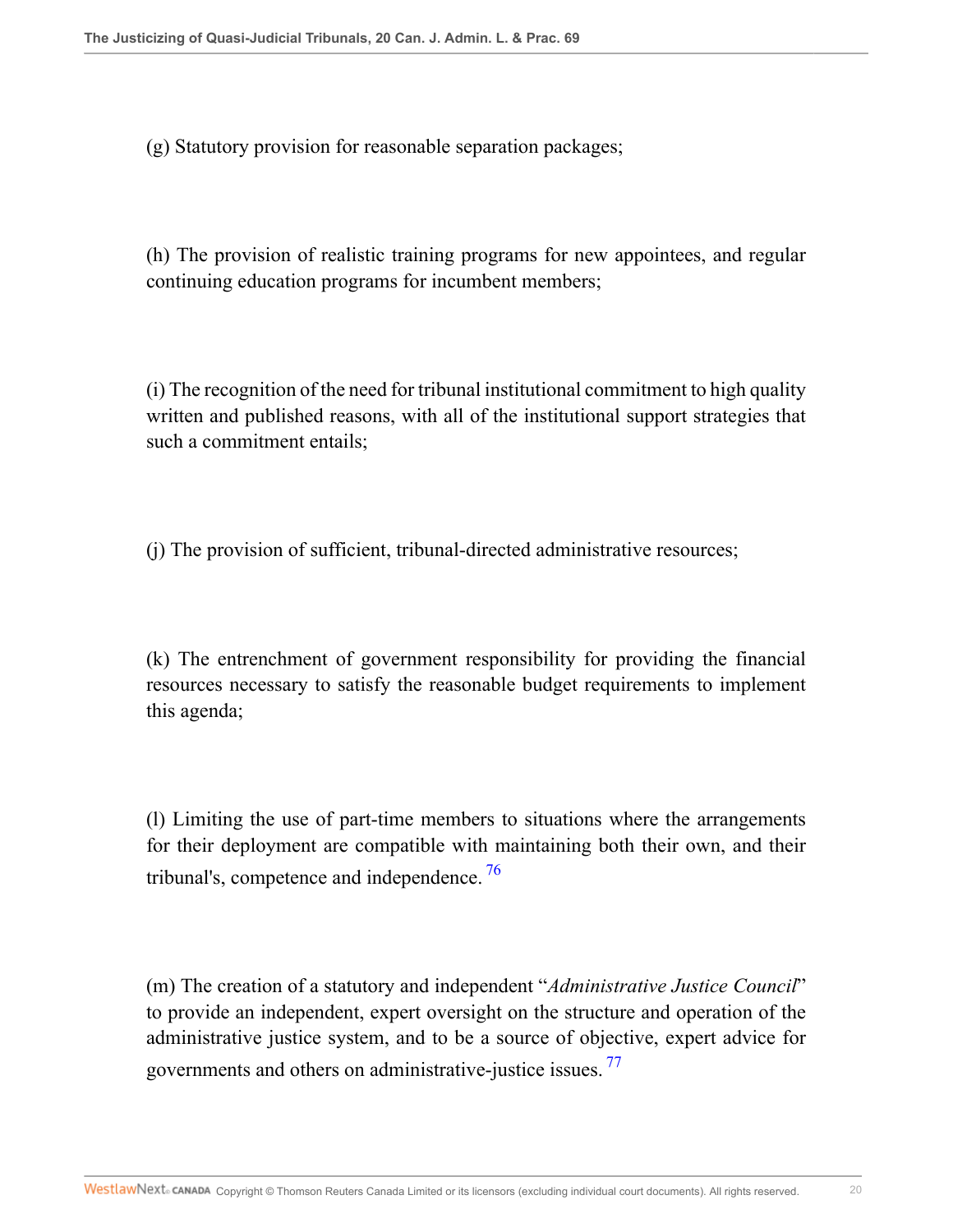Thus, it is not difficult to identify what systemic structural changes it would take to optimize the adjudicative competence of tribunals and their **\*96** members. The more challenging question is how all of this -- or any of it -- is likely to be achieved.

### **7. IMPLEMENTING THE COMPETENCE** *JUSTICIZING* **AGENDA**

### <span id="page-20-1"></span><span id="page-20-0"></span>**(a) The Courts' Role**

The courts' possible role with respect to item (e) of the competence optimizing agenda (a fair, independent merit-based re-appointments process) and with respect to item (f)) (the development of competitive compensation levels) has been previously outlined. And the courts have already made the provision of good quality written reasons for tribunal decisions (item (i)) an essential requirement -- both as an element of the common law of procedural fairness<sup>[78](#page-28-4)</sup> and in support of the selection by the courts of an appropriate standard of review.<sup>[79](#page-28-5)</sup>

However, the balance of the items on the optimizing agenda do not lend themselves easily, if at all, to direct intervention by the courts. The courts' constitutional-based interventions respecting the independence issues referred to above may be expected to have a large influence. However, with respect to the remaining components of the competence-optimizing agenda, the courts' influence will be for the most part indirect. The actual implementation of those components will depend on the executive branch eventually embracing its justice-system responsibilities with respect to quasi-judicial tribunals and initiating legislative reform.

### **(b) The Executive Branch's Role**

Of course, the executive branch's entrenched interests in political control of tribunals are too strong to expect its resistance to meaningful *justicizing* of quasi-judicial tribunals to be overcome in the near term. Decades of failed efforts to reform the Canadian administrative justice **\*97** system in every province and territory except Québec, and in the federal realm, and 20 years of frozen tribunal compensation levels in Ontario, and, the author understands, elsewhere, could not have occurred either by accident or mere inattention. There is, therefore, every reason to conclude that, currently, the political system is, indeed, incapable of providing the administrative justice machinery that the principles of any liberal theory of justice require. However, judicial recognition of the justice-system/judicial branch status of quasi-judicial tribunals will create new windows of opportunity and a new *culture* of administrative justice and, eventually, the *justicizing* of Canadian quasi-judicial tribunals may be expected to follow.

The courts' attribution of justice system status to quasi-judicial tribunals, and the attendant recognition of the constitutional requirement of judicial independence of quasi-judicial tribunals and their members, promises, over time, a sea change in executive branch and legislature attitudes. With the historical "regulatory agency" justification for maintaining the *status quo* with respect to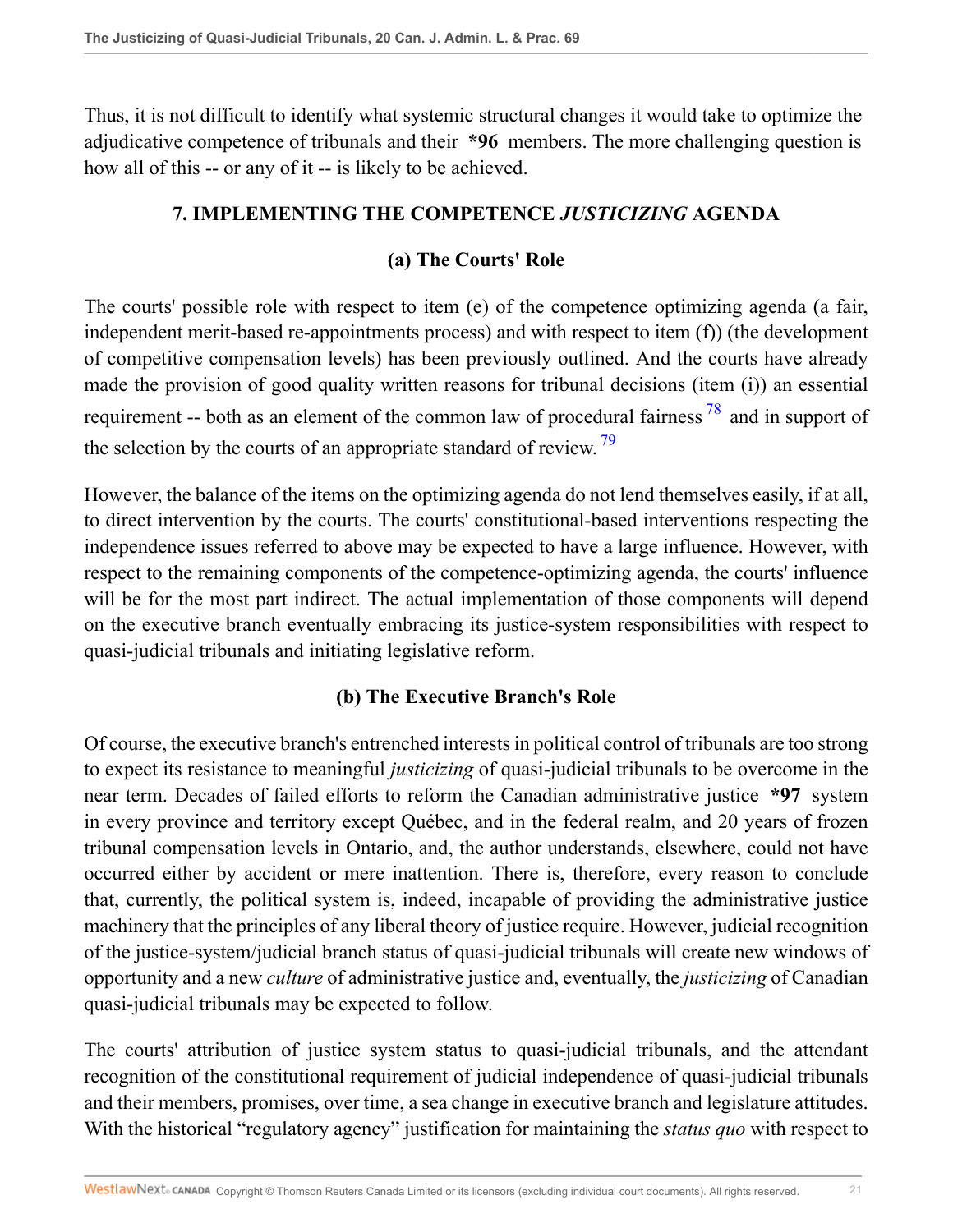quasi-judicial tribunals disappearing, the credibility of that concept will continue to recede, and so will the political traction of the executive branch's traditional culture of entitlement with respect to those tribunals.

This new awareness of the justice system status of tribunals will provoke increased support for merit-based and open and competitive appointments processes for quasi-judicial tribunals. When the justice-system/judicial branch status of quasi-judicial tribunals becomes widely acknowledged, politicians will be less comfortable being seen to be complicit in patronage appointment abuse than they were when these tribunals were regarded as executive branch, regulatory agencies. Moreover, with independent and merit-based re-appointments processes, and the routine performance evaluations attendant on those processes, tribunals will become an alien environment for traditional patronage supplicants unwilling to expose themselves to the rigors of such a system. And governments will not want the embarrassment entailed in appointees proving unable to meet the new standards.

<span id="page-21-1"></span><span id="page-21-0"></span>The latter trends will be accelerated by the rapid expansion of the demands and expectations that the courts are already placing on adjudicative members of quasi-judicial administrative tribunals. These now include the burgeoning court requirements for persuasive written reasons for quasijudicial tribunal decisions;  $\frac{80}{80}$  $\frac{80}{80}$  $\frac{80}{80}$  the expectation that, absent, perhaps, a statutory bar, tribunals and their members must determine *Charter* **\*98** and other constitutional issues; <sup>[81](#page-28-7)</sup> and the recently confirmed requirement that tribunals must rule on whether provisions in their own constituent statutes are compatible with applicable provincial or federal human rights codes, and, if not, to find those provisions to be invalid. [82](#page-28-8)

<span id="page-21-2"></span>Government embarrassment over their appointees' inability to deal with these heightened expectations, and, perhaps more to the point, the undermining of government adjudicative processes attendant on the courts' application of more stringent standards of review in the face of such failures will eventually make patronage appointments indefensible.

These are also expectations that are flatly incompatible with the populist view of tribunal appointments, and presumably they will in time discredit that archaic perspective.

A further influential development will be the gradual dilution of the bureaucracy's domination of government policies concerning the administration of tribunals, once line ministry hosting of tribunals is held to be unconstitutional. That domination is principally derived from the line ministries' sense of ownership of the tribunals they host. When the tribunals are constitutionally removed from within the line ministries' grasp and situated beyond their reach, that influence will gradually abate. This will reduce the bureaucratic pressure on the politicians to control the appointment and re-appointment processes.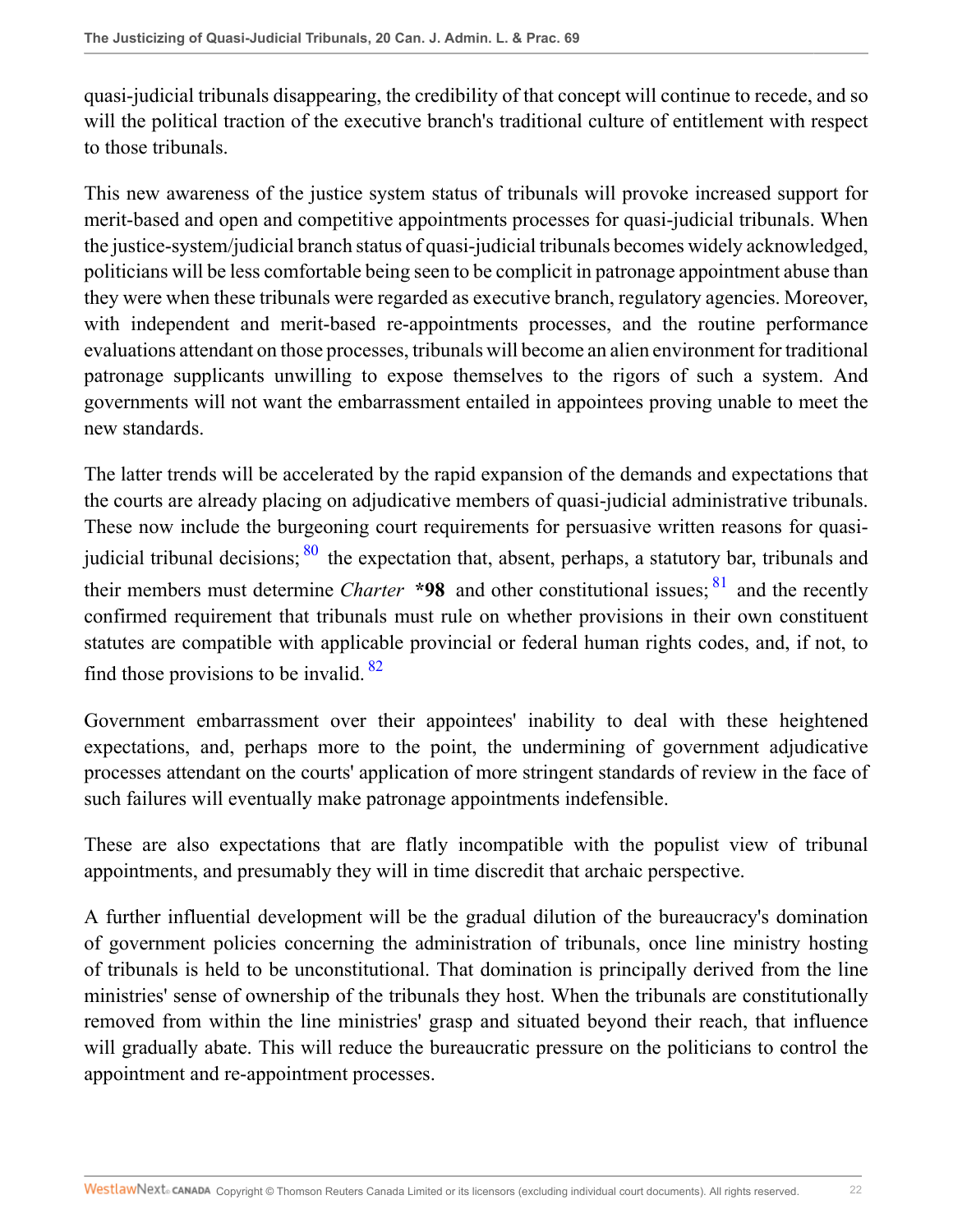The liberation of quasi-judicial tribunals from their "in-thrall" relationship with line ministries will, in the first instance, likely require litigation of the conflicts of interest issues based on the recognition of the constitutional requirement of judicial independence. But the liberation process will be accelerated once governments begin to be advised by their counsel that those relationships are no longer appropriate or lawful.

#### **8. A PROGNOSIS**

The foregoing influences and developments will gradually transform the administrative justice system. Increasingly, the dominant influence in the system will be quasi-judicial tribunal members chosen on merit through open and competitive selection processes. These members **\*99** will not be beholden to, or dependent on, the goodwill of any government, and they will be committed to careers as professional adjudicators. Protected by the long-term security of tenure afforded by fair, merit-based and independent re-appointment processes mandated by the Constitution, these members may be expected to build the country's quasi-judicial tribunals into the institutions their functions require them to be: highly competent, fully *justicized* components of the administrative justice tier of the Canadian justice system.

#### Footnotes

- <span id="page-22-0"></span>[a1](#page-0-0) Earlier versions of both Parts I and II of this paper were presented at the Osgoode Hall Law School, Graduate Law Students Association's 2006 Conference on "*Scholars and Advocates: Driving the Changing Face(s) of the Law".*
- <span id="page-22-1"></span>[1](#page-0-1) Currently, D.Jur candidate in Osgoode Hall Law School's graduate student program. The author acknowledges the valuable assistance of Mary E. McKenzie, LL.B., MPA, member of the Law Society of B.C.
- <span id="page-22-2"></span>[2](#page-0-2) "The *Justicizing* [of Quasi-Judicial Tribunals, Part I", \(2006\) 19 C.J.A.L.P 303](http://nextcanada.westlaw.com/Link/Document/FullText?findType=Y&serNum=0327806868&pubNum=135178&originatingDoc=I19de7711e36a11dbacd6b4db45fd6021&refType=LR&originationContext=document&vr=3.0&rs=cblt1.0&transitionType=DocumentItem&contextData=(sc.Search)) ["*Justicizing*, Pt. I"].
- <span id="page-22-3"></span>[3](#page-1-0) As defined in *Bell Canada v.C.T.E.A*. (2003), (sub nom. *[Bell Canada v. Canadian Telephone Employees Association\)](http://nextcanada.westlaw.com/Link/Document/FullText?findType=Y&serNum=2003060286&pubNum=5156&originatingDoc=I19de7711e36a11dbacd6b4db45fd6021&refType=IC&originationContext=document&vr=3.0&rs=cblt1.0&transitionType=DocumentItem&contextData=(sc.Search))* [2003] 1 S.C.R. [884, 2003 CarswellNat 2427, 3 Admin. L.R. \(4th\) 163 \(S.C.C.\)](http://nextcanada.westlaw.com/Link/Document/FullText?findType=Y&serNum=2003060286&pubNum=5156&originatingDoc=I19de7711e36a11dbacd6b4db45fd6021&refType=IC&originationContext=document&vr=3.0&rs=cblt1.0&transitionType=DocumentItem&contextData=(sc.Search)) [*Bell* cited to S.C.R.].
- <span id="page-22-4"></span>[4](#page-1-1) "*Justicizing*, Pt. I", *supra* note 2 at 305.
- <span id="page-22-5"></span>[5](#page-2-0) *[Domtar inc. c. Québec \(Commission d'appel en matière de lésions professionnelles\)](http://nextcanada.westlaw.com/Link/Document/FullText?findType=Y&serNum=1993385916&pubNum=5156&originatingDoc=I19de7711e36a11dbacd6b4db45fd6021&refType=IC&originationContext=document&vr=3.0&rs=cblt1.0&transitionType=DocumentItem&contextData=(sc.Search))*, [1993] 2 S.C.R. 756, 1993 CarswellQue 145, [15 Admin. L.R. \(2d\) 1 \(S.C.C.\)](http://nextcanada.westlaw.com/Link/Document/FullText?findType=Y&serNum=1993385916&pubNum=5156&originatingDoc=I19de7711e36a11dbacd6b4db45fd6021&refType=IC&originationContext=document&vr=3.0&rs=cblt1.0&transitionType=DocumentItem&contextData=(sc.Search)). See, as well, *Québec [\(Commission des affaires sociales\) c. Tremblay](http://nextcanada.westlaw.com/Link/Document/FullText?findType=Y&serNum=1992363247&pubNum=5156&originatingDoc=I19de7711e36a11dbacd6b4db45fd6021&refType=IC&originationContext=document&vr=3.0&rs=cblt1.0&transitionType=DocumentItem&contextData=(sc.Search))*, [1992] 1 S.C.R. 952, 1992 [CarswellQue 108, 3 Admin. L.R. \(2d\) 173 \(S.C.C.\)](http://nextcanada.westlaw.com/Link/Document/FullText?findType=Y&serNum=1992363247&pubNum=5156&originatingDoc=I19de7711e36a11dbacd6b4db45fd6021&refType=IC&originationContext=document&vr=3.0&rs=cblt1.0&transitionType=DocumentItem&contextData=(sc.Search)) at 974 [S.C.R.]:

[o]rdinarily, precedent is developed by the actual decision makers over a series of decisions ... a tribunal hearing a new question may thus render a number of contradictory judgments before a consensus naturally emerges.

<span id="page-22-6"></span>[6](#page-2-1) The principles underlying judicial approval of internal "institutionalized decision-making" processes and procedures for administrative tribunals as set out in the *Consolidated-Bathurst* line of cases provide the markers for this essential difference between courts and tribunals. For a detailed analysis of these differences in the context of a criticism of the Québec proposal to appoint tribunal adjudicators to fully tenured positions, see the author's article: "[Misconceiving Tribunal Members: Memorandum to Québec" \(2005\)](http://nextcanada.westlaw.com/Link/Document/FullText?findType=Y&serNum=0304858886&pubNum=135178&originatingDoc=I19de7711e36a11dbacd6b4db45fd6021&refType=LR&originationContext=document&vr=3.0&rs=cblt1.0&transitionType=DocumentItem&contextData=(sc.Search)) [18 C.J.A.L.P. 189](http://nextcanada.westlaw.com/Link/Document/FullText?findType=Y&serNum=0304858886&pubNum=135178&originatingDoc=I19de7711e36a11dbacd6b4db45fd6021&refType=LR&originationContext=document&vr=3.0&rs=cblt1.0&transitionType=DocumentItem&contextData=(sc.Search)) ["Memorandum to Québec"].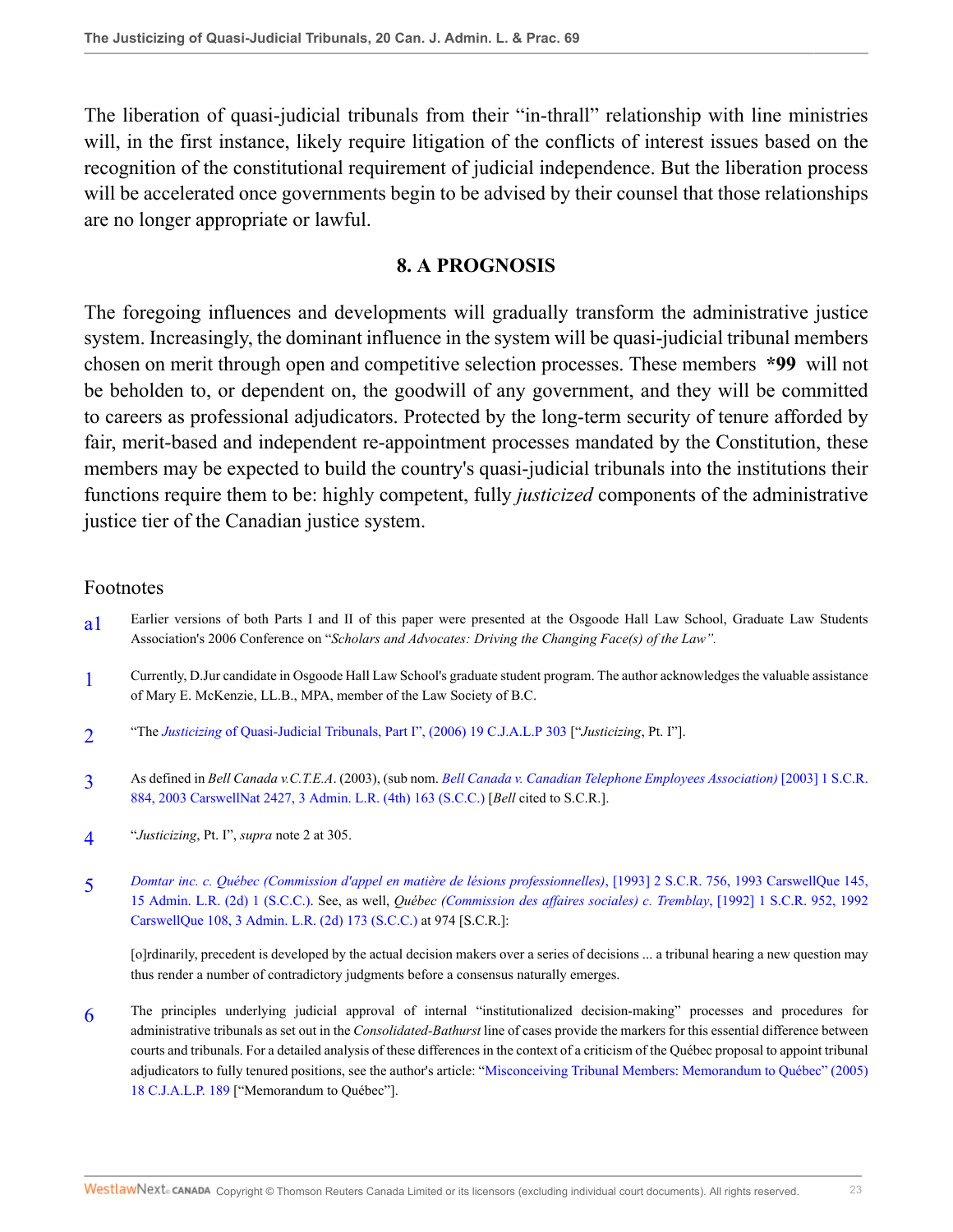- <span id="page-23-0"></span>[7](#page-2-2) "*Justicizing*, Pt. I", *supra* note 2 at 313-15.
- <span id="page-23-1"></span>[8](#page-2-3) This assumes the existence of an appropriate and objective re-appointment process. (See 5(b), *infra*.) A full argument in support of the importance of maintaining fixed term, renewable appointments may be found in "Memorandum to Québec", *supra* note 6.
- <span id="page-23-2"></span>[9](#page-3-0) *Bell, supra* note 3 at para. 23.
- <span id="page-23-3"></span>[10](#page-3-1) *Barreau de Montréal c. Québec (Procureur général)*[, 2001 CarswellQue 1950, 48 Admin. L.R. \(3d\) 82 \(Qué. C.A.\),](http://nextcanada.westlaw.com/Link/Document/FullText?findType=Y&serNum=2001458530&pubNum=5481&originatingDoc=I19de7711e36a11dbacd6b4db45fd6021&refType=IC&originationContext=document&vr=3.0&rs=cblt1.0&transitionType=DocumentItem&contextData=(sc.Search)) leave to appeal refused [\(2002\), 2002 CarswellQue 2078 \(S.C.C.\)](http://nextcanada.westlaw.com/Link/Document/FullText?findType=Y&serNum=2002514900&pubNum=5481&originatingDoc=I19de7711e36a11dbacd6b4db45fd6021&refType=IC&originationContext=document&vr=3.0&rs=cblt1.0&transitionType=DocumentItem&contextData=(sc.Search)), reconsideration refused [\(2002\), 2002 CarswellQue 2683 \(S.C.C.\)](http://nextcanada.westlaw.com/Link/Document/FullText?findType=Y&serNum=2002766895&pubNum=5481&originatingDoc=I19de7711e36a11dbacd6b4db45fd6021&refType=IC&originationContext=document&vr=3.0&rs=cblt1.0&transitionType=DocumentItem&contextData=(sc.Search)) [*Barreau de Montréal*].
- <span id="page-23-4"></span>[11](#page-3-2) For a description of the history of quasi-judicial agency classification in Ontario, see "*Justicizing*, Pt. I", *supra* note 2, at note 16.
- <span id="page-23-5"></span>[12](#page-3-3) The Ministry's current classification identifies 50 "advisory agencies", 19 "regulatory agencies", and 42 "adjudicative agencies". The definitions of these categories are to be found at p. 19 of Appendix A of the Ontario Management Board Secretariat's "Agency Establishment & Accountability Directive" issued in February 2000. (See the Ontario's Ministry of Government Services Web site at: http:// www.ppitpb.gov.on.ca/mbs/psb/psb.nsf/english/agency\_class.html.) A "regulatory agency" is defined as an agency that "makes independent decisions (including inspections, investigations, prosecutions, certifications, licensing, rate-setting, *etc.*) *which limit or promote* the conduct, practice, obligations, rights, responsibilities, *etc.* of an individual, business or corporate body". An "adjudicative agency" is defined as an agency that "makes independent quasi-judicial decisions, resolves disputes, *etc.* on the obligations, rights responsibilities, *etc.* of an individual, business or corporate body against *existing* policies, regulations, and statutes, and/or hears appeals against previous decisions". [Emphasis added]
- <span id="page-23-6"></span>[13](#page-4-0) The "quasi-judicial" status of the B.C. Labour Relations Board was recently explicitly affirmed by the Board itself. See its decision in *Farmer Construction Ltd. v. B.C. Provincial Council of Carpenters* (2004), [2004] CarswellBC 3350 (B.C. L.R.B.). See also *[Hewat](http://nextcanada.westlaw.com/Link/Document/FullText?findType=Y&serNum=1998454159&pubNum=5506&originatingDoc=I19de7711e36a11dbacd6b4db45fd6021&refType=IC&originationContext=document&vr=3.0&rs=cblt1.0&transitionType=DocumentItem&contextData=(sc.Search)) v. Ontario* [\(1998\), 37 O.R. \(3d\) 161, 156 D.L.R. \(4th\) 193, 1998 CarswellOnt 806, 7 Admin. L.R. \(3d\) 257 \(C.A.\),](http://nextcanada.westlaw.com/Link/Document/FullText?findType=Y&serNum=1998454159&pubNum=5506&originatingDoc=I19de7711e36a11dbacd6b4db45fd6021&refType=IC&originationContext=document&vr=3.0&rs=cblt1.0&transitionType=DocumentItem&contextData=(sc.Search)) re the "quasijudicial functions" of the Ontario Labour Relations Board.
- <span id="page-23-7"></span>[14](#page-5-0) The reference here is to the principles of judicial independence first established in 1985 in the unanimous decision of the S.C.C. in *R. v. Valente (No. 2)* [\(1985\), \[1985\] 2 S.C.R. 673, 1985 CarswellOnt 948 \(S.C.C.\)](http://nextcanada.westlaw.com/Link/Document/FullText?findType=Y&serNum=1985198311&pubNum=5156&originatingDoc=I19de7711e36a11dbacd6b4db45fd6021&refType=IC&originationContext=document&vr=3.0&rs=cblt1.0&transitionType=DocumentItem&contextData=(sc.Search)) [*Valente*], and uniformly respected and applied ever since.
- <span id="page-23-8"></span>*I*<sub>5</sub> *Ibid*. As far as tribunals are concerned, the requirements relative to these components are not set as high as they are with respect to the courts and are understood to vary from tribunal to tribunal depending on the nature and function of the particular tribunal. See *Bell, supra* note 3 at para. 21.
- <span id="page-23-9"></span>[16](#page-5-2) *[Ocean Port Hotel Ltd. v. British Columbia \(General Manager, Liquor Control & Licensing Branch\)](http://nextcanada.westlaw.com/Link/Document/FullText?findType=Y&serNum=1999487206&pubNum=3591&originatingDoc=I19de7711e36a11dbacd6b4db45fd6021&refType=IC&originationContext=document&vr=3.0&rs=cblt1.0&transitionType=DocumentItem&contextData=(sc.Search))* (1999), 174 D.L.R. (4th) 498, [1999 CarswellBC 1044, 15 Admin. L.R. \(3d\) 13 \(B.C. C.A.\)](http://nextcanada.westlaw.com/Link/Document/FullText?findType=Y&serNum=1999487206&pubNum=3591&originatingDoc=I19de7711e36a11dbacd6b4db45fd6021&refType=IC&originationContext=document&vr=3.0&rs=cblt1.0&transitionType=DocumentItem&contextData=(sc.Search)), leave to appeal allowed, [2000] 2 S.C.R. xii (S.C.C.), reversed [\(2001\),](http://nextcanada.westlaw.com/Link/Document/FullText?findType=Y&serNum=2001345222&pubNum=5472&originatingDoc=I19de7711e36a11dbacd6b4db45fd6021&refType=IC&originationContext=document&vr=3.0&rs=cblt1.0&transitionType=DocumentItem&contextData=(sc.Search)) [2001 CarswellBC 533 \(S.C.C.\),](http://nextcanada.westlaw.com/Link/Document/FullText?findType=Y&serNum=2001345222&pubNum=5472&originatingDoc=I19de7711e36a11dbacd6b4db45fd6021&refType=IC&originationContext=document&vr=3.0&rs=cblt1.0&transitionType=DocumentItem&contextData=(sc.Search)) additional reasons at [\[2001\] 2 S.C.R. 781 \(S.C.C.\)](http://nextcanada.westlaw.com/Link/Document/FullText?findType=Y&serNum=2001458743&pubNum=5156&originatingDoc=I19de7711e36a11dbacd6b4db45fd6021&refType=IC&originationContext=document&vr=3.0&rs=cblt1.0&transitionType=DocumentItem&contextData=(sc.Search)) [*Ocean Port Hotel*].
- <span id="page-23-10"></span>[17](#page-5-3) Philip Bryden, "[A Common Law Constitutional Principle of Tribunal Independence? A Comment on](http://nextcanada.westlaw.com/Link/Document/FullText?findType=Y&serNum=0280478657&pubNum=5490&originatingDoc=I19de7711e36a11dbacd6b4db45fd6021&refType=LR&fi=co_pp_sp_5490_57&originationContext=document&vr=3.0&rs=cblt1.0&transitionType=DocumentItem&contextData=(sc.Search)#co_pp_sp_5490_57) *Ocean Port Hotel Ltd. v. British Columbia*[" \(2002\), 22 Admin. L.R. \(3d\) 43 at 57](http://nextcanada.westlaw.com/Link/Document/FullText?findType=Y&serNum=0280478657&pubNum=5490&originatingDoc=I19de7711e36a11dbacd6b4db45fd6021&refType=LR&fi=co_pp_sp_5490_57&originationContext=document&vr=3.0&rs=cblt1.0&transitionType=DocumentItem&contextData=(sc.Search)#co_pp_sp_5490_57) [Bryden, "*Ocean Port Hotel"*].
- <span id="page-23-11"></span>[18](#page-5-4) David J. Mullan, "Administrative Tribunals: Their Evolution in Canada from 1945 to 1984", in *Royal Commission on the Economic Union and Development Prospects for Canada: Regulations, Crown Corporations and Administrative Tribunals, Volume 48 in the series of studies in the Commission's research program*, R. C. Ivan Bernier & Andrée Lajoie (Toronto: University of Toronto Press, 1985) 155 at 184.
- <span id="page-23-12"></span>[19](#page-7-0) The reference here is to the unwritten constitutional requirement of judicial independence identified in the judgment of the Supreme Court of Canada written by Lamer C.J. in *R. v. Campbell, (*sub nom. *[Reference re Remuneration of Judges of the Provincial Court](http://nextcanada.westlaw.com/Link/Document/FullText?findType=Y&serNum=1997417378&pubNum=5156&originatingDoc=I19de7711e36a11dbacd6b4db45fd6021&refType=IC&originationContext=document&vr=3.0&rs=cblt1.0&transitionType=DocumentItem&contextData=(sc.Search)) of Prince Edward Island)*[, \[1997\] 3 S.C.R. 3, 1997 CarswellNat 3038, 49 Admin. L.R. \(2d\) 1 \(S.C.C.\)](http://nextcanada.westlaw.com/Link/Document/FullText?findType=Y&serNum=1997417378&pubNum=5156&originatingDoc=I19de7711e36a11dbacd6b4db45fd6021&refType=IC&originationContext=document&vr=3.0&rs=cblt1.0&transitionType=DocumentItem&contextData=(sc.Search)) [*Provincial Judges Reference* cited to S.C.R.].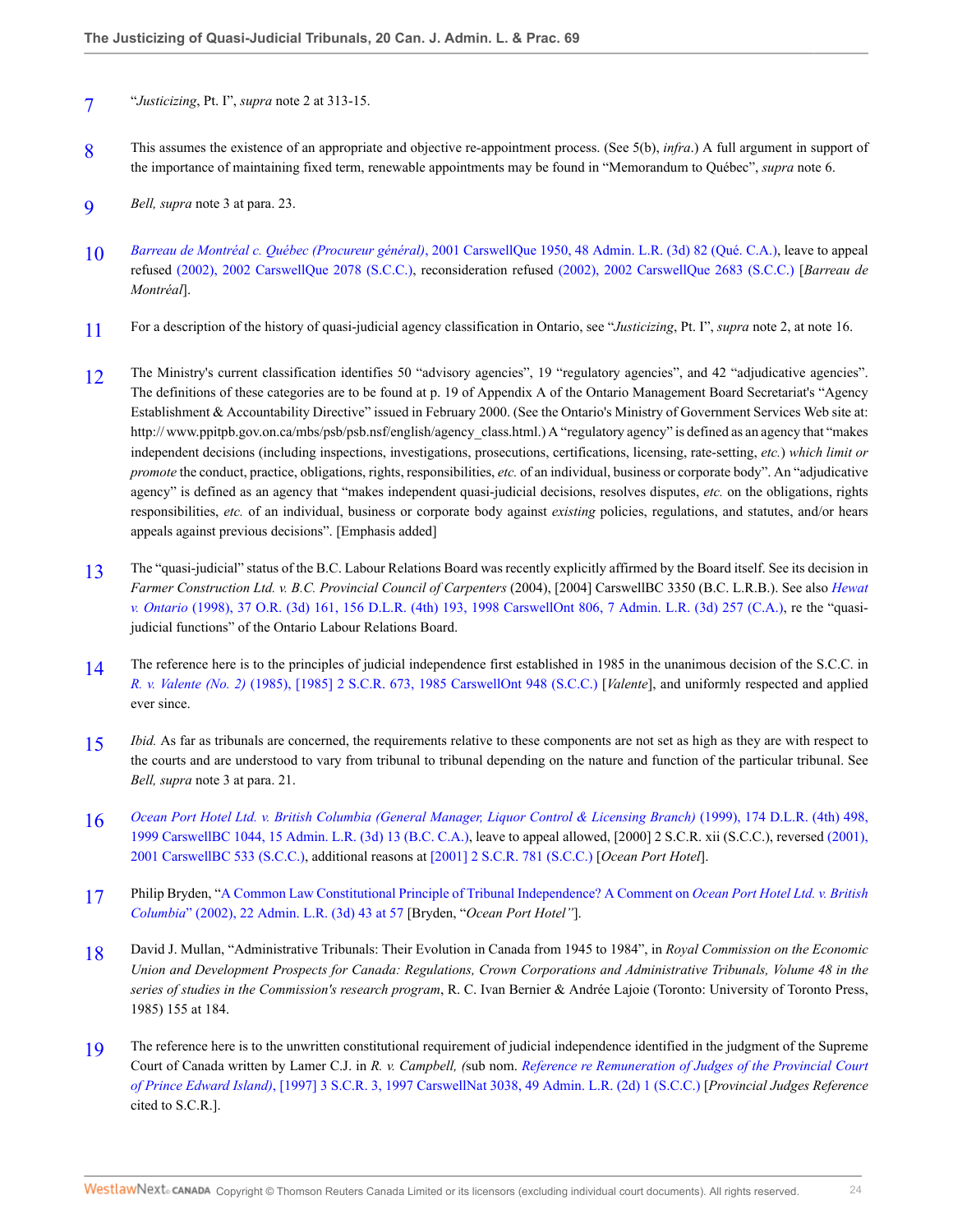- <span id="page-24-0"></span>[20](#page-7-1) Bryden, "*Ocean Port Hotel", supra* note 17 at 58. [Emphasis added]
- <span id="page-24-1"></span>[21](#page-7-2) "*Justicizing*, Pt. I" at 328-38.
- <span id="page-24-2"></span>[22](#page-8-0) Over the course of the last 100 years, one can count over 30, significant Canadian reform initiatives involving substantial inquiries into either the federal or a provincial system of administrative agencies resulting in major reports that have almost always included recommendations for radical structural reform from a justice perspective. Except for the enactment of the *Statutory Powers Procedures Act* in Ontario in 1971 following the McRuer Report, one is hard pressed to find evidence of the ultimate, meaningful implementation of any of the significant justice recommendations in any of those Reports.
- <span id="page-24-3"></span>[23](#page-8-1) For a full discussion of this phenomenon, see the author's article: ["Super Provincial Tribunals: A Radical Remedy for Canada's](http://nextcanada.westlaw.com/Link/Document/FullText?findType=Y&serNum=0291313329&pubNum=135178&originatingDoc=I19de7711e36a11dbacd6b4db45fd6021&refType=LR&fi=co_pp_sp_135178_42&originationContext=document&vr=3.0&rs=cblt1.0&transitionType=DocumentItem&contextData=(sc.Search)#co_pp_sp_135178_42) [Rights Tribunals" \(2001\) 15 C.J.A.L.P. 15 at 42-44.](http://nextcanada.westlaw.com/Link/Document/FullText?findType=Y&serNum=0291313329&pubNum=135178&originatingDoc=I19de7711e36a11dbacd6b4db45fd6021&refType=LR&fi=co_pp_sp_135178_42&originationContext=document&vr=3.0&rs=cblt1.0&transitionType=DocumentItem&contextData=(sc.Search)#co_pp_sp_135178_42) In the category of reforms "finessed", one can now probably include most of the significant "independence" reforms recommended in the B.C. Administrative Justice Project's White Paper.
- <span id="page-24-4"></span>[24](#page-8-2) *Ocean Port Hotel, supra* note 16, particularly at paras. 23, 24, 29-31 [S.C.R.].
- <span id="page-24-5"></span>[25](#page-8-3) *Ell v. Alberta*[, \[2003\] 1 S.C.R. 857, 2003 CarswellAlta 915, 2 Admin. L.R. \(4th\) 167 \(S.C.C.\)](http://nextcanada.westlaw.com/Link/Document/FullText?findType=Y&serNum=2003060287&pubNum=5156&originatingDoc=I19de7711e36a11dbacd6b4db45fd6021&refType=IC&originationContext=document&vr=3.0&rs=cblt1.0&transitionType=DocumentItem&contextData=(sc.Search)) [*Ell*]. Issued the same day as *Bell*, the Court's unanimous judgment in *Ell* (written by Major J., but with McLachlin C.J. one of the concurring justices) extended the application of the unwritten constitutional requirement of judicial independence (first identified in *Provincial Judges Reference, supra* note 19), to Alberta Justices of the Peace. *Ell* provides a full analysis of the principles that ought to determine the applicability of that requirement -- principles that seem readily evoked by the functions and responsibilities of quasi-judicial tribunals.
- <span id="page-24-6"></span>[26](#page-8-4) *Paul v. British Columbia (Forest Appeals Commission)*[, \[2003\] 2 S.C.R. 585, 2003 CarswellBC 2432, 5 Admin. L.R. \(4th\) 161](http://nextcanada.westlaw.com/Link/Document/FullText?findType=Y&serNum=2003652347&pubNum=5156&originatingDoc=I19de7711e36a11dbacd6b4db45fd6021&refType=IC&originationContext=document&vr=3.0&rs=cblt1.0&transitionType=DocumentItem&contextData=(sc.Search)) [\(S.C.C.\)](http://nextcanada.westlaw.com/Link/Document/FullText?findType=Y&serNum=2003652347&pubNum=5156&originatingDoc=I19de7711e36a11dbacd6b4db45fd6021&refType=IC&originationContext=document&vr=3.0&rs=cblt1.0&transitionType=DocumentItem&contextData=(sc.Search)) [*Paul* cited to S.C.R.]. See "*Justicizing*, Pt. I" at 306-07.
- <span id="page-24-7"></span>[27](#page-8-5) [2006 BCSC 1372, 2006 CarswellBC 2262 \(B.C. S.C.\)](http://nextcanada.westlaw.com/Link/Document/FullText?findType=Y&serNum=2010303189&pubNum=6459&originatingDoc=I19de7711e36a11dbacd6b4db45fd6021&refType=IC&originationContext=document&vr=3.0&rs=cblt1.0&transitionType=DocumentItem&contextData=(sc.Search)) [*McKenzie*]. (The author, it should be noted, was a member of the Petitioner's legal team in *McKenzie)*.
- <span id="page-24-8"></span>[28](#page-8-6) At the time of writing, the B.C. Supreme Court's decision on the constitutional issue in *McKenzie* is under appeal.
- <span id="page-24-9"></span>[29](#page-8-7) Recently posted on the Supreme Court of Canada's Web site. For a related and also supportive academic analysis see David Dyzenhaus, "The Unwritten Constitution and the Rule of Law", in Grant Huscroft & Ian Brodie (eds.), *Constitutionalism in the Charter Era*, (Markham, Ont.: Butterworths, 2004).
- <span id="page-24-10"></span>[30](#page-8-8) Web site text, page 1.
- <span id="page-24-11"></span>[31](#page-8-9) *Ibid.* at 5.
- <span id="page-24-12"></span>[32](#page-8-10) *McKenzie, supra* note 27 at paras. 150-52 [BCSC].
- <span id="page-24-13"></span>[33](#page-9-0) *Provincial Judges Reference, supra* note 19.
- <span id="page-24-14"></span>[34](#page-9-1) *Ibid*.
- <span id="page-24-15"></span>[35](#page-9-2) *Ell, supra* note 25.
- <span id="page-24-16"></span>[36](#page-9-3) *Ontario Deputy Judges Assn. v. Ontario* [\(2006\), 2006 CarswellOnt 3137, 268 D.L.R. \(4th\) 86 \(C.A.\)](http://nextcanada.westlaw.com/Link/Document/FullText?findType=Y&serNum=2009251721&pubNum=5476&originatingDoc=I19de7711e36a11dbacd6b4db45fd6021&refType=IC&originationContext=document&vr=3.0&rs=cblt1.0&transitionType=DocumentItem&contextData=(sc.Search)) [*Ont. Deputy Judges*].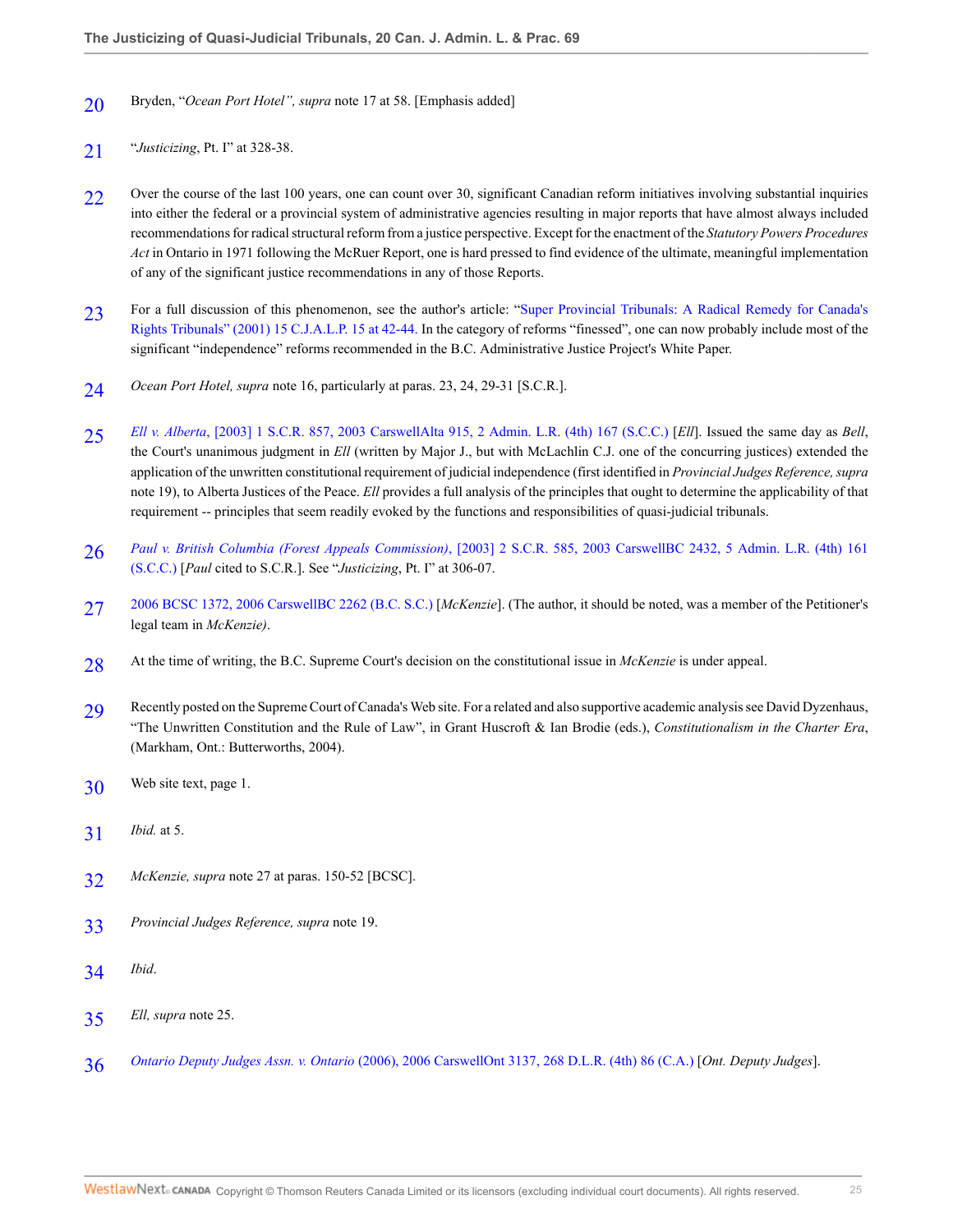- <span id="page-25-0"></span>[37](#page-9-4) Beginning in 1996, the Province of Québec has already effectively *justicized* the bulk of its adjudicative tribunals, and, as was explained in Part I (see particularly notes 3, 18, 36, 40 and 41), references in this paper to shortcomings in Canadian administrative justice policies should be read as containing the implicit qualifier: "with the exception of Québec".
- <span id="page-25-1"></span>[38](#page-9-5) The traditional reference to a tribunal appointment being "in the gift of" a minister or of a premier is reflective of how these appointments were -- and are -- in fact regarded. Of course, as a practical matter, the "petition" takes the form of a recommendation for re-appointment to the host Minister by the tribunal Chair on the member's behalf.
- <span id="page-25-2"></span>[39](#page-9-6) The author uses the word "dismissed" advisedly. The expiration of a term of appointment without a renewal may not, in law, technically constitute a dismissal. Nevertheless, in the context of a quasi-judicial tribunal where multiple renewals of member appointments are routine and, from an operational perspective, an institutional necessity, the arbitrary refusal of a particular member's re-appointment without cause or reasons is clearly a *de facto*, idiosyncratic *dismissal*.
- <span id="page-25-3"></span>[40](#page-9-7) The author has direct knowledge of a number of Ontario quasi-judicial tribunal members who have had this very experience.
- <span id="page-25-4"></span>[41](#page-10-0) Nor is such potential alienation and its possible career consequences of only theoretical concern. The author can attest to the fact that, within the communities of tribunal members with which he is familiar, it is well understood that, contrary to the historical, Anglo/Canadian tradition of governments respecting the independence of *judicial* adjudicators as referred to in *Valente (No. 2)* [See discussion in Part I, at 320-28], Canadian governments have traditionally, and do still, use their re-appointment power with respect to quasi-judicial tribunal members as a tool of reprisal or as a means of arbitrarily dispensing with members whose decisions are perceived to be insufficiently attuned to a government's interests. This understanding is implicit in the famous observation, 18-years ago, by Madam Justice Rosalie Silberman Abella, now of the Supreme Court of Canada, but, then, Chair of the Ontario Labour Relations Board, that

[I]t takes herculean feistiness for tribunal adjudicators to develop decisions of a potentially controversial kind ... when they know that at the end of the political telescope through which they are observed is a person with the power to renew or not renew a threeor five-year appointment.

See: Abella, "Canadian Administrative Tribunals: Towards Judicialization or Dejudicialization" (1988) 2 C.J.A.L.P. 1 at 10. This practice of idiosyncratic removals of tribunal members is rarely reported upon, and objective evidence of a government's reasons is rarely available, but the legal profession's understanding that the vulnerability noted by Abella in 1988 was still a reality -- at least in Ontario -- 14-years later, may be seen evidenced in a newsletter published by the Toronto administrative law firm, Fink & Bornstein. The July 2002 issue of that newsletter is principally devoted to an analysis of the decision record of a particular experienced and respected, Ontario quasi-judicial tribunal adjudicator whose appointment had recently been shockingly not renewed. The law firm concluded that what must have alienated the "provincial political power brokers" and lead to the adjudicator's "removal" was the fact that the adjudicator's decision-making, while always competent and fair, was too often "out of step with government interests". See also the following comment by two, experienced, Ontario labour counsel in the conclusion of an article in which, *inter alia*, they had traced the Ontario Conservative government's abuse of its re-appointments power with respect to Labour Relations Board Vice-Chairs from 1995 to 2003.

If Labour rights are to be taken seriously ... *it is ... necessary that the Board's independence be restored so that adjudicators feel free, once again, to make decisions that may be unpopular with the government of the day.* [Emphasis added]

Lebi & Mitchell, "The Decline in Trade Union Certification in Ontario: The Case for Restoring Remedial Certification" (2003) 10 C. L. E. L. J. 472 at 484.

- <span id="page-25-5"></span>[42](#page-10-1) *Valente, supra* note 14.
- <span id="page-25-6"></span>[43](#page-10-2) *2747-3174 Québec Inc. c. Régie des permis d'alcool)*[, \[1996\] 3 S.C.R. 919, 1996 CarswellQue 965, 42 Admin. L.R. \(2d\) 1 \(S.C.C.\)](http://nextcanada.westlaw.com/Link/Document/FullText?findType=Y&serNum=1996437594&pubNum=5156&originatingDoc=I19de7711e36a11dbacd6b4db45fd6021&refType=IC&originationContext=document&vr=3.0&rs=cblt1.0&transitionType=DocumentItem&contextData=(sc.Search)) [*Régie*].
- <span id="page-25-7"></span>[44](#page-10-3) *Barreau de Montréal, supra*, note 10.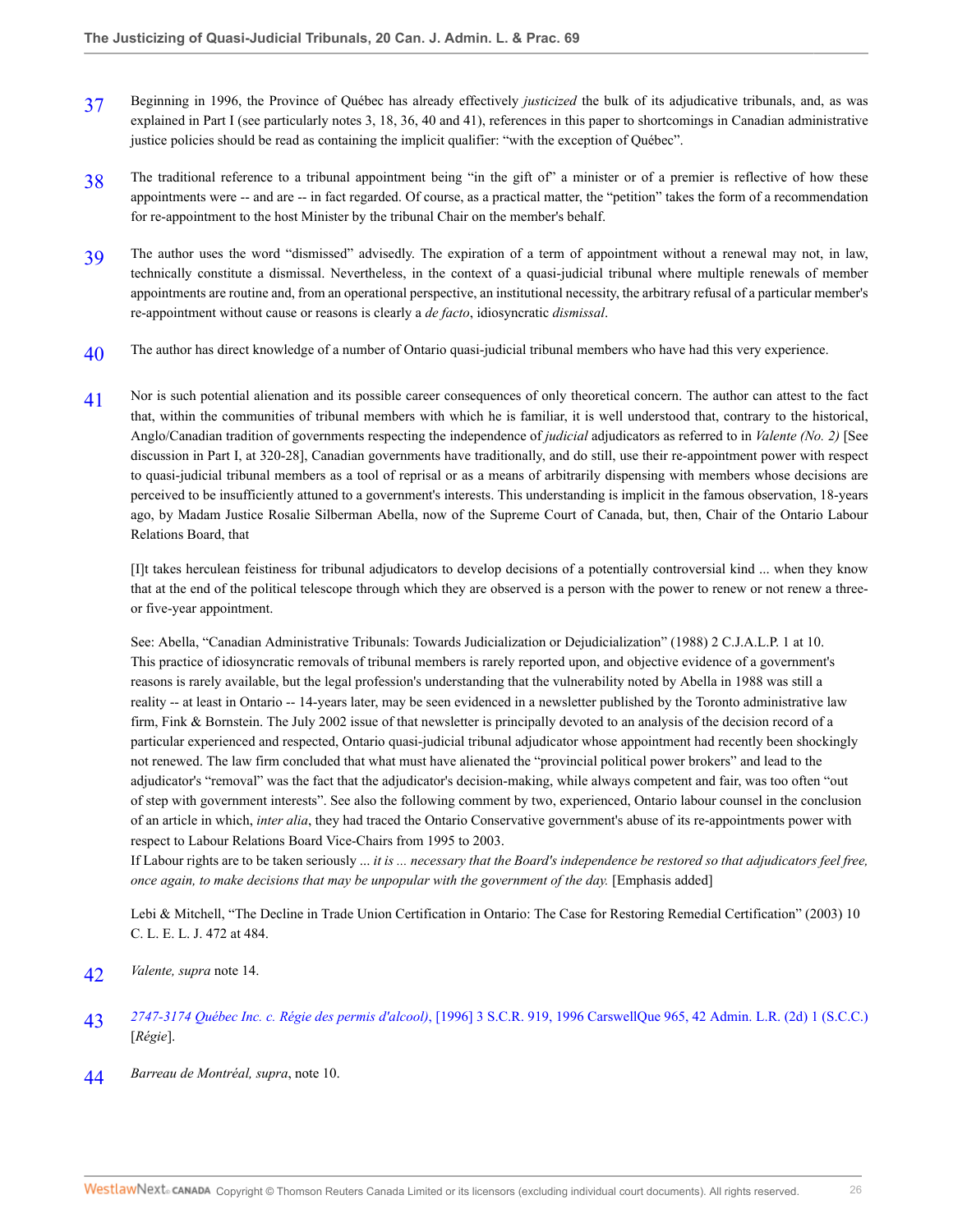- <span id="page-26-0"></span>[45](#page-10-4) *Ibid.*
- <span id="page-26-1"></span>[46](#page-10-5) *Ibid.* at para. 174.
- <span id="page-26-2"></span>[47](#page-10-6) *Ibid*. at paras. 172-190.
- <span id="page-26-3"></span>[48](#page-11-0) See above.
- <span id="page-26-4"></span>[49](#page-11-1) That process would not necessarily entail an independent renewal committee making the decision. It would be arguably sufficient to have the re-appointment decision made in the first instance by the Tribunal Chair subject to an appeal to an independent body such as an "Administrative Justice Council". (See item (m) on the Competence Optimizing Agenda proposed below) If the process excluded the Tribunal Chair from the renewal decision itself, it is obvious that it would have to be a process that nevertheless accorded a prominent place to the Chair's performance-based recommendations.
- <span id="page-26-5"></span>[50](#page-11-2) An occasion for doing so will inevitably arise. One may anticipate that in due course a long-serving, meritorious and competent member of a quasi-judicial tribunal will be refused re-appointment where colleagues with similar qualifications have continued to be re-appointed. With the constitutional requirement of judicial independence by then clearly applicable, the member, supported perhaps by his or her professional body, will challenge the constitutionality of the government's untrammeled re-appointment discretion, having regard to its incompatibility with any reasonable notion of a quasi-judicial tribunal member's judicial independence. The Court will be asked to adopt the *Barreau de Montréal* analysis, and to distinguish *Régie* as *Barreau de Montréal* did, on the basis that in *Régie* the Court was not dealing with a quasi-judicial tribunal.
- <span id="page-26-6"></span>[51](#page-11-3) As recommended, for instance, in the Ratushny Report -- *Canadian Bar Association Report on the Independence of Federal Administrative Tribunals and Agencies* written by Ed Ratushny, University of Ottawa, (1990).
- <span id="page-26-7"></span>[52](#page-11-4) *An Act Respecting Administrative Justice*, R.S.Q., c. J-3, as amended to May 13, 2003, contains the applicable, post-*Barreau de Montréal* provision. See s. 49 dealing with appointment renewals. It may be noted, however, that, subsequent to that legislation, the Québec legislature itself did opt for lifetime appointments for TAQ members. See *An Act to Amend the Act Respecting Administrative Justice*, S.Q. 2005, c.17, s. 2. The amended *Act* now provides for TAQ members "to hold office during good behavior".
- <span id="page-26-8"></span>[53](#page-11-5) *Provincial Judges Reference, supra* note 19.
- <span id="page-26-9"></span>[54](#page-11-6) [\[2003\] 1 S.C.R. 539, 2003 CarswellOnt 1803, 50 Admin. L.R. \(3d\) 1 \(S.C.C.\)](http://nextcanada.westlaw.com/Link/Document/FullText?findType=Y&serNum=2003055880&pubNum=5156&originatingDoc=I19de7711e36a11dbacd6b4db45fd6021&refType=IC&originationContext=document&vr=3.0&rs=cblt1.0&transitionType=DocumentItem&contextData=(sc.Search)), *(known colloquially as* the "retired judges" case).
- <span id="page-26-10"></span>[55](#page-12-0) [\(2005\), 76 O.R. \(3d\) 641, 2005 CarswellOnt 3477 \(Ont. Div. Ct.\).](http://nextcanada.westlaw.com/Link/Document/FullText?findType=Y&serNum=2007047618&pubNum=5506&originatingDoc=I19de7711e36a11dbacd6b4db45fd6021&refType=IC&originationContext=document&vr=3.0&rs=cblt1.0&transitionType=DocumentItem&contextData=(sc.Search))
- <span id="page-26-11"></span>[56](#page-12-1) This standard of review makes sense when the official exercising the discretion to re-appoint or not re-appoint an adjudicator is himself or herself a judge. The relative expertise as between a *judge* exercising that discretion and a reviewing *court* on the reappointment issue would argue in favour of the court showing the most deference. But if the official exercising the re-appointment discretion relative to an appointee exercising a judicial function is a Minister -- or the Cabinet -- the comparative expertise argument in favour of the courts showing less deference might be persuasive.
- <span id="page-26-12"></span>[57](#page-12-2) Typically, the ministries that are assigned to "host" quasi-judicial tribunals are the line ministries that have operational responsibility for the policies underlying the legislation, regulations, and policy guidelines from whence the *justiciable* rights disputes the tribunal is mandated to adjudicate arise. Tribunals are dependent on their host ministries for their budget, for the compensation levels for their Chairs and members, for their administrative support, for their housing, for the training of their members, for, as a practical matter, the selection and appointment - and, most ominously, the re-appointment -- of their Chairs and members. Their Chairs report to the Minister and/or Deputy Minister. It is in this context of abject dependency that Tribunal Chairs and members find themselves having to contemplate adjudicative decisions that may seriously inconvenience or, possibly, publicly embarrass their host ministry or its senior officials. For some tribunals, their host ministry is frequently -- or always -- a contesting party in the tribunal's hearings.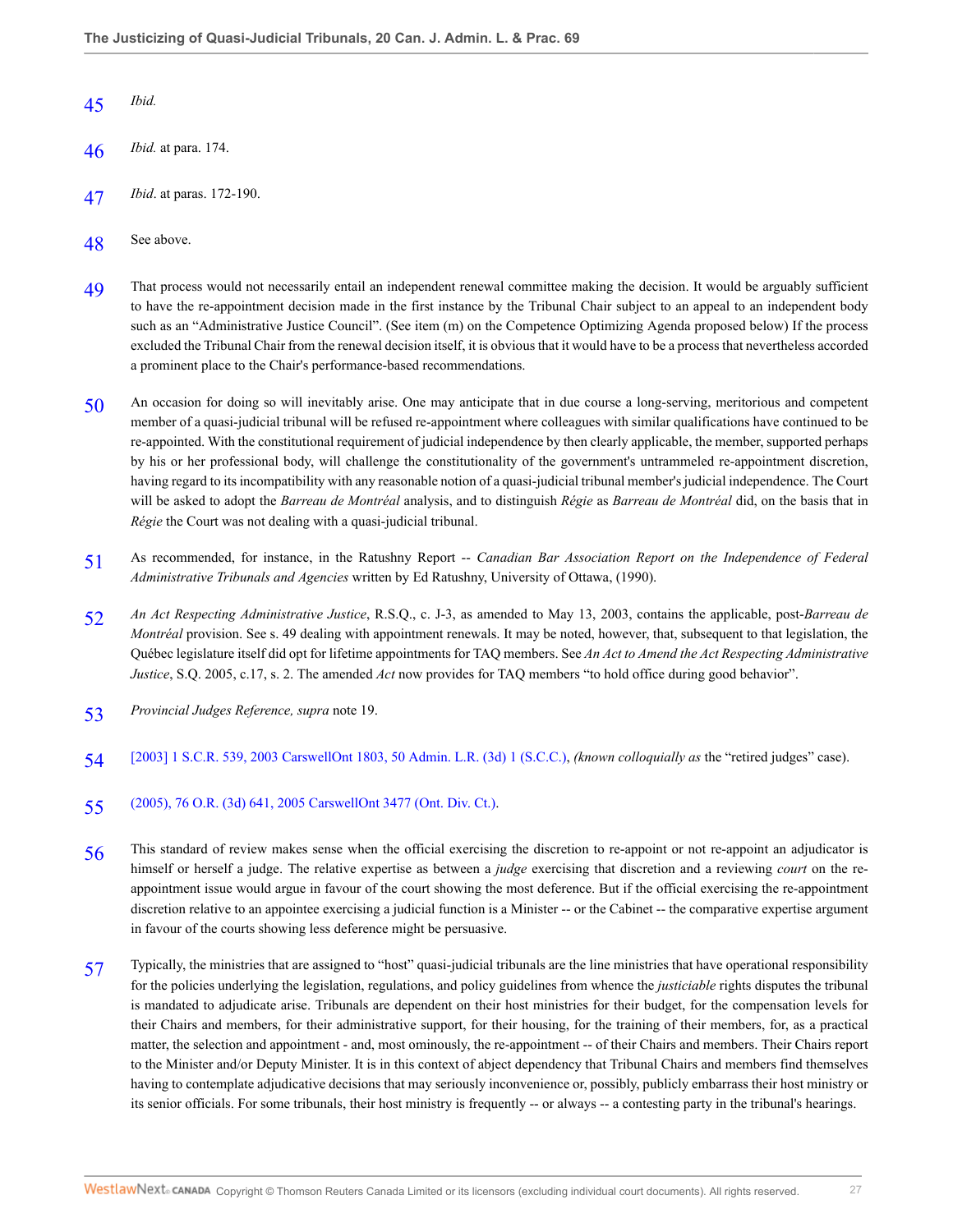- <span id="page-27-0"></span>[58](#page-12-3) For an account of the Canadian legal system's pre-*Valente* lack of concern for objective structural guarantees of judicial independence for adjudicators -- or judges -- see. "*Justicizing*, Pt. 1" at 320-28.
- <span id="page-27-1"></span>[59](#page-12-4) It is very clear that, in the absence of an acknowledged constitutional requirement of judicial independence, these conflicted relationships will not fall at all, no matter how unacceptable they are from a justice perspective. They have been tolerated, virtually without comment, for nearly 100 years. And, most recently, they have survived - intact and undisguised - the much-heralded B.C. *Administrative Justice Project*.
- <span id="page-27-2"></span>[60](#page-13-0) Anne Freedman, *Patronage: An American Tradition* (Chicago: Wilson-Hall, 1994) at 12. [Emphasis added]
- <span id="page-27-3"></span>[61](#page-13-1) Tabled in the Legislature on June 26, 1986 at 13-14. This is the report that led to the establishment in Ontario of the Standing Legislative Committee review of tribunal appointments. [Emphasis added]
- <span id="page-27-4"></span>[62](#page-14-0) Chair, Ontario Workers' Compensation Appeals Tribunal, 1985 to 1997; President of the Society of Ontario Adjudicators and Regulators (SOAR), 1992 to 1996; member CCAT Board of Directors, 1986 to 1994.
- <span id="page-27-5"></span>[63](#page-14-1) See: "Tools, Templates and Guides" -- the binder the Ontario Attorney General and Chair of Management Board presented to the Council of Ontario Boards and Agencies Conference on November 16, 2000, representing their implementation of the *Guzzo Report* (see Part I of this article in the previous issue at note 16). [Emphasis added] Note that the reference in this passage to "appointees" encompassed appointees to *adjudicative* positions.
- <span id="page-27-6"></span>[64](#page-14-2) A "Corporate Management Directive" issued by the Corporate Policy Branch, Program Management and Estimates Division, Management Board Secretariat in November 1994.
- <span id="page-27-7"></span>[65](#page-15-0) In Ontario, a general rule limiting appointments to two, three-year terms has long existed even though it was never applied consistently. For instance, it was never applied, as far as one knows, to Labour Relations Board appointments, nor to WSIAT appointments. But as of September 2006, the Ontario government has adopted a ten-year cap on appointments which is to be of general application subject to such exceptions as may be explicitly approved from time to time. In the Federal jurisdiction, the maximum is ten years and the traditionally rigid enforcement of that maximum ensures the annual, mid-career exodus of the Federal tribunals' most talented members.
- <span id="page-27-8"></span>[66](#page-15-1) In Ontario, this glaring deficiency appears to have been finally addressed in June 2006 when a new directive was issued tying tribunal member and Chair remuneration directly to appropriate levels of the public service compensation structure. See "Addendum to the Government Appointees Directive" dated June 9, 2006.
- <span id="page-27-9"></span>[67](#page-15-2) *Provincial Judges Reference, supra* note 19.
- <span id="page-27-10"></span>[68](#page-15-3) *Ibid.* at paras. 145 and 246.
- <span id="page-27-11"></span>[69](#page-15-4) *Ibid.* at para. 40.
- <span id="page-27-12"></span>[70](#page-16-0) *Ont. Deputy Judges, supra* note 36.
- <span id="page-27-13"></span>[71](#page-16-1) *Ibid.* Judgment of Justice Michael R. Dambrot of the Superior Court of Justice dated November 16, 2005. (Reported at (2005), [18](http://nextcanada.westlaw.com/Link/Document/FullText?findType=Y&serNum=2007697272&pubNum=7170&originatingDoc=I19de7711e36a11dbacd6b4db45fd6021&refType=IR&originationContext=document&vr=3.0&rs=cblt1.0&transitionType=DocumentItem&contextData=(sc.Search)) [C.P.C. \(6th\) 324](http://nextcanada.westlaw.com/Link/Document/FullText?findType=Y&serNum=2007697272&pubNum=7170&originatingDoc=I19de7711e36a11dbacd6b4db45fd6021&refType=IR&originationContext=document&vr=3.0&rs=cblt1.0&transitionType=DocumentItem&contextData=(sc.Search)).
- <span id="page-27-14"></span>[72](#page-16-2) All as detailed in the judgment. *Ibid.* paras. 24-31.
- <span id="page-27-15"></span>[73](#page-16-3) It is of interest to note that a *per diem* rate of \$232 is roughly 10 per cent of the *per diem* rate typically charged by Ontario's professional, labour relations grievance arbitrators.